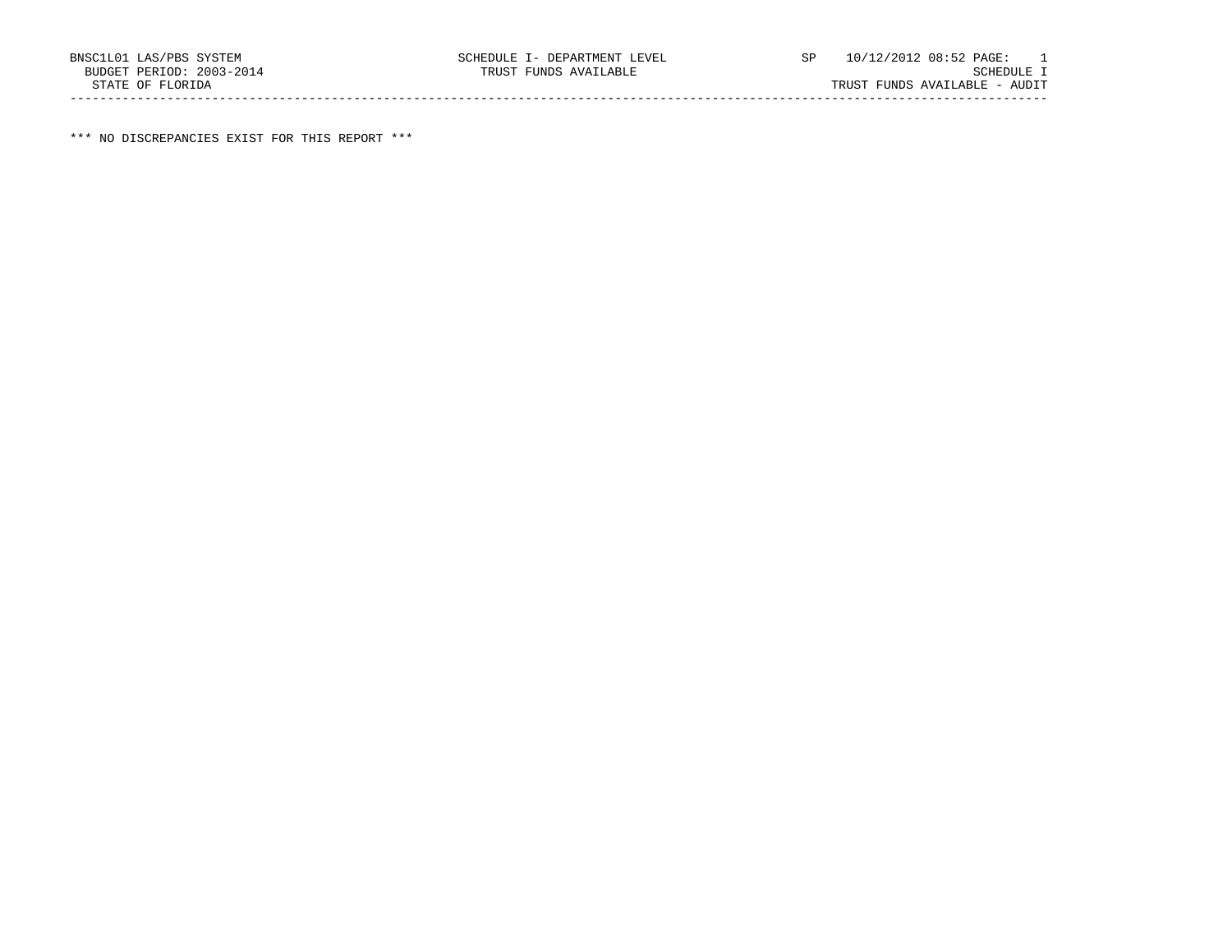| COL A01<br>ACT PR YR | COL A02 | COL A03<br>CURR YR EST AGY REOUEST AGY REO N/R | COL A04 |
|----------------------|---------|------------------------------------------------|---------|
|                      |         | EXP 2011-12 EXP 2012-13 FY 2013-14 FY 2013-14  |         |
|                      |         |                                                |         |

## ELDER AFFAIRS, DEPT OF 65000000

### FUND: ADMINISTRATIVE TRUST FUND 2021

SECTION I: DETAIL OF REVENUES

|                                           | REVENUE CAP SVC |       | AUTH    |      | MATCHING %     | <b>CFDA</b> |                                                                                                                                                                                           |               |         |  |
|-------------------------------------------|-----------------|-------|---------|------|----------------|-------------|-------------------------------------------------------------------------------------------------------------------------------------------------------------------------------------------|---------------|---------|--|
|                                           | CODE            | CHG % |         |      | ST I/C LOC I/C | NO.         |                                                                                                                                                                                           |               |         |  |
|                                           |                 |       |         |      |                |             |                                                                                                                                                                                           |               |         |  |
| 01 PUBLIC RECORDS REO FEES                | 000100 YES 8.0  |       | 119.07  | 0.00 | 0.00           |             | 802                                                                                                                                                                                       | 800           | 800     |  |
| 02 TELEPHONE ADMIN FEES                   | 000100 YES 8.0  |       | 99.20   | 0.00 | 0.00           |             | $\sim$ 38                                                                                                                                                                                 | 50            | 50      |  |
| 03 PUBLIC GRDSHIP REG FEES 000100 YES 8.0 |                 |       | 744.108 | 0.00 | 0.00           |             | 24, 165 26, 500                                                                                                                                                                           |               | 26,500  |  |
| 04 PUB GUARD -DFS-2007                    | 001500 NO 0.0   |       | 744.534 | 0.00 | 0.00           |             | 734,412                                                                                                                                                                                   | 240,000       | 590,000 |  |
| 05 ANTICP REV G&DONATIONS                 | 001500 NO       | 0.0   | 431.41  | 0.00 | 0.00           |             | 172,582                                                                                                                                                                                   |               |         |  |
| 06 ADMIN TF - REFUNDS                     | 001800 NO       | 0.0   | 430     | 0.00 | 0.00           |             | 8,296                                                                                                                                                                                     | 9,000         | 9,000   |  |
| 07 INDIR DOEA FGTF 2261                   | 001599 NO       | 0.0   | 430     | 0.00 | 0.00           |             | 93.568 3,258 3,532                                                                                                                                                                        |               | 3,532   |  |
| 08 LTC CARE DVRSN PILOT                   | 000799 NO       | 0.0   | 430     | 0.00 | 0.00           | 93.778      | $\begin{array}{cccc} 93.778 & \phantom{00}62.024 & \phantom{00}62.024 & \phantom{00}62.024 \\ 93.778 & \phantom{00}1.339.597 & \phantom{00}1.338.483 & \phantom{00}1.338.483 \end{array}$ |               |         |  |
| 09 MEDICAID-CARES INDIR                   | 000799 NO       | 8.0   | 430     | 0.00 | 0.00           |             |                                                                                                                                                                                           |               |         |  |
| 10 MEDICAID-LTC DIV INDIR                 | 000799 NO       | 0.0   | 430     | 0.00 | 0.00           | 93.778      | 61,517                                                                                                                                                                                    | 57, 513       | 57,513  |  |
| 11 MEDICAID-STATECDC INDIR                | 000799 NO       | 0.0   | 430     | 0.00 | 0.00           |             |                                                                                                                                                                                           |               |         |  |
| 12 MEDWAIVER SPEC INDIR                   | 000799 NO       | 0.0   | 430     | 0.00 | 0.00           |             |                                                                                                                                                                                           |               |         |  |
| 13 NUTRITION PRGM SUPPL                   | 000799 NO       | 0.0   | 430     | 0.00 | 0.00           |             |                                                                                                                                                                                           |               |         |  |
| 14 TITLE V SR COMM EMPL                   | 000799 NO       | 0.0   | 430     | 0.00 | 0.00           |             |                                                                                                                                                                                           |               |         |  |
| 15 OLDER WORKERS PRGM                     | 000799 NO       | 0.0   | 430     | 0.00 | 0.00           |             |                                                                                                                                                                                           |               |         |  |
| 16 ADULT FOOD PRGM SAE                    | 000799 NO       | 0.0   | 430     | 0.00 | 0.00           | 10.560      | 13,096                                                                                                                                                                                    | 12,038 12,540 |         |  |
| 17 ADULT FOOD PRGM AUDIT                  | 000799 NO       | 0.0   | 430     | 0.00 | 0.00           | 10.555      | 3,850                                                                                                                                                                                     | 3,539         | 3,640   |  |
| 20 EVID BASE CAREGVR NY                   | 000799 NO       | 0.0   | 430     | 0.00 | 0.00           | 93.051      | 397                                                                                                                                                                                       |               |         |  |
| 22 HEALTH BRAIN INNOV                     | 000799 NO       | 0.0   | 430     | 0.00 | 0.00           | 93.051      | 1,343                                                                                                                                                                                     |               |         |  |
| 24 OAA IIIB SUPPORT SVCS                  | 000799 NO       | 0.0   | 430     | 0.00 | 0.00           | 93.044      | 53,170                                                                                                                                                                                    | 48,877 48,877 |         |  |
| 25 OAA IIIC1 CONGRE MEALS                 | 000799 NO       | 0.0   | 430     | 0.00 | 0.00           | 93.045      | 152,088                                                                                                                                                                                   | 144,591       | 144,591 |  |
| 26 OAA IIIC2 HM DEL MEALS                 | 000799 NO       | 0.0   | 430     | 0.00 | 0.00           | 93.045      | 97,595                                                                                                                                                                                    | 89,714        | 89,714  |  |
| 27 OAA IIID PREV HEALTH                   | 000799 NO       | 0.0   | 430     | 0.00 | 0.00           | 93.043      | 3,780 3,475 3,475<br>282,978 260,127 260,127                                                                                                                                              |               |         |  |
| 28 OAA IIIE FAMILY CAREGVR                | 000799 NO       | 0.0   | 430     | 0.00 | 0.00           | 93.052      |                                                                                                                                                                                           |               |         |  |
| 29 OAA VII ELDER ABUSE PRV                | 000799 NO       | 0.0   | 430     | 0.00 | 0.00           | 93.041      | 12,877                                                                                                                                                                                    | 11,837        | 11,837  |  |
| 30 SENIOR COMPANION PRGM                  | 000799 NO       | 0.0   | 430     | 0.00 | 0.00           | 94.016      | 9,280                                                                                                                                                                                     | 8,531         | 8,531   |  |
| 31 SRVG HEALTH INS NEEDS                  | 000799 NO       | 0.0   | 430     | 0.00 | 0.00           | 93.779      | 118,726                                                                                                                                                                                   | 146,925       | 130,537 |  |
| 32 STATE PROFILE TOOL                     | 000799 NO       | 0.0   | 430     | 0.00 | 0.00           | 93.779      | 22,467                                                                                                                                                                                    | 14,301        |         |  |
| 33 TITLE VIII OMBUDSMAN                   | 000799 NO       | 0.0   | 430     | 0.00 | 0.00           | 93.042      | 94,423                                                                                                                                                                                    | 86,798        | 86,798  |  |
| 34 PUB GUARD ANTICPT REV                  | 001500 NO       | 0.0   | 744.534 | 0.00 | 0.00           |             | 13,123                                                                                                                                                                                    |               |         |  |
| 38 INDIR ANTICIPATED REV                  | 000799 NO       | 0.0   | 430     | 0.00 | 0.00           | 93.045      | 884                                                                                                                                                                                       |               |         |  |
| 39 PUB GUARD ANTICP REV                   | 001500 NO       | 0.0   | 744.534 | 0.00 | 0.00           |             | 7,763                                                                                                                                                                                     |               |         |  |
| 40 XALFA ANTICIPATE REV                   | 001500 NO       | 0.0   | 400.619 | 0.00 | 0.00           |             | 3,451                                                                                                                                                                                     |               |         |  |
|                                           |                 |       |         |      |                |             |                                                                                                                                                                                           |               |         |  |

# TOTAL TO LINE B IN SECTION IV 3,422,175 2,687,096 3,007,010

### ============= ============= ============= =============

SECTION II: DETAIL OF NONOPERATING EXPENDITURES

 OBJECT TRANSFER CFDA CODE TO BE NO.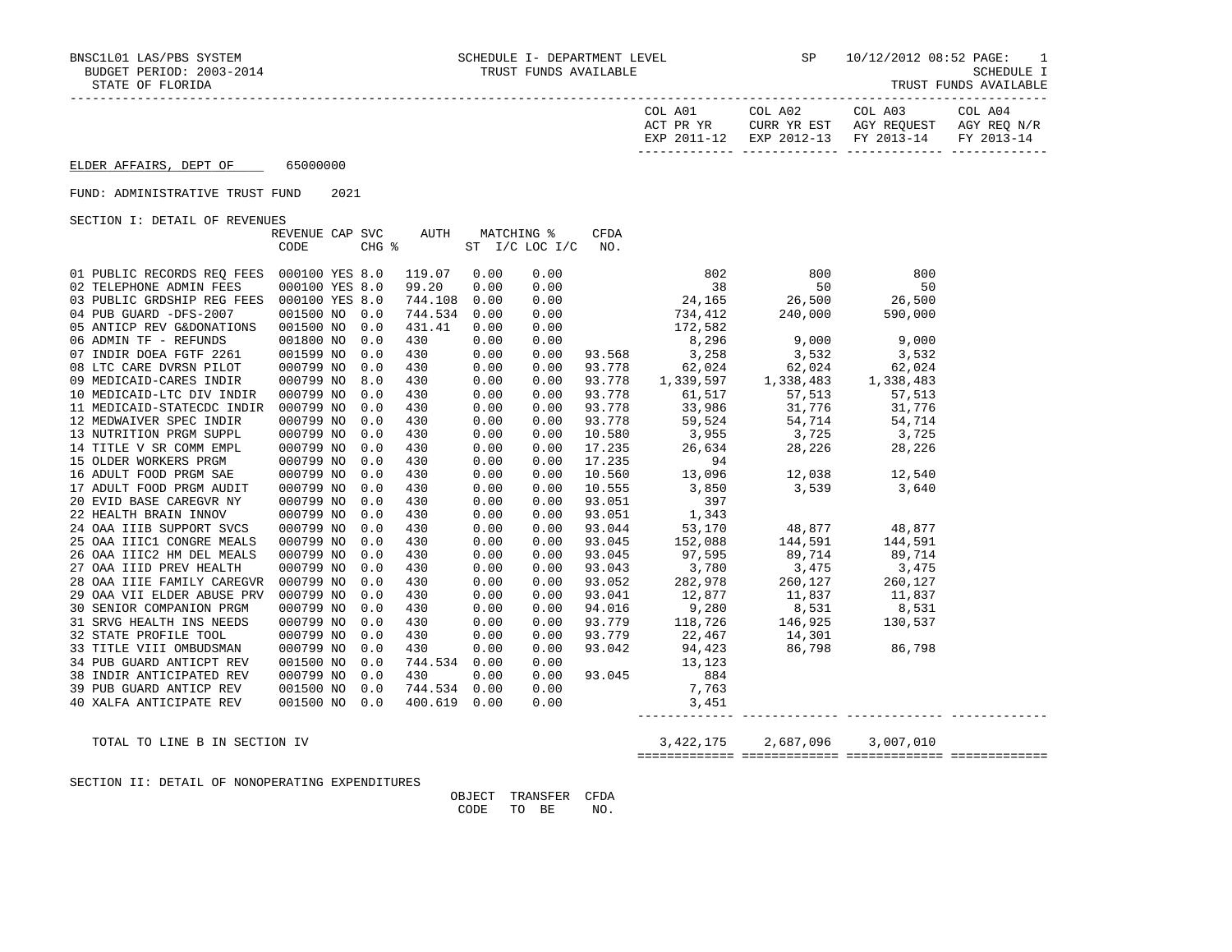| BNSC1L01 LAS/PBS SYSTEM<br>BUDGET PERIOD: 2003-2014<br>STATE OF FLORIDA                                                                                                                                                                                                                                                          | SCHEDULE I- DEPARTMENT LEVEL<br>TRUST FUNDS AVAILABLE |                                                     |     | SP 10/12/2012 08:52 PAGE: 2<br>SCHEDULE I<br>TRUST FUNDS AVAILABLE<br>--------------------- |                                                                                                                 |                                                                                                                   |       |
|----------------------------------------------------------------------------------------------------------------------------------------------------------------------------------------------------------------------------------------------------------------------------------------------------------------------------------|-------------------------------------------------------|-----------------------------------------------------|-----|---------------------------------------------------------------------------------------------|-----------------------------------------------------------------------------------------------------------------|-------------------------------------------------------------------------------------------------------------------|-------|
|                                                                                                                                                                                                                                                                                                                                  |                                                       |                                                     |     | COL A01 COL A02                                                                             |                                                                                                                 | COL A03 COL A04<br>ACT PR YR CURR YR EST AGY REQUEST AGY REQ N/R<br>EXP 2011-12 EXP 2012-13 FY 2013-14 FY 2013-14 |       |
| ELDER AFFAIRS, DEPT OF 65000000                                                                                                                                                                                                                                                                                                  |                                                       |                                                     |     |                                                                                             |                                                                                                                 |                                                                                                                   |       |
| FUND: ADMINISTRATIVE TRUST FUND<br>2021                                                                                                                                                                                                                                                                                          |                                                       |                                                     |     |                                                                                             |                                                                                                                 |                                                                                                                   |       |
| SECTION II: DETAIL OF NONOPERATING EXPENDITURES                                                                                                                                                                                                                                                                                  | CODE                                                  | OBJECT TRANSFER CFDA<br>TO BE                       | NO. |                                                                                             |                                                                                                                 |                                                                                                                   |       |
| 01 GENERAL REVENUE SERVICE CHARGE<br>02 TR/AGY/PUBHLTH-SOC WLF AG<br>03 STATEWIDE COST ALLOCATED SWCAP<br>05 5% STATE FUND RESERVE<br>06 REFUNDS                                                                                                                                                                                 | $880000$ $810000$ $810000$ $999000$ $960000$          | 65100600<br>65100600<br>65000000<br>860000 65100600 |     | 182,806<br>3,294                                                                            | $1,995$ $2,000$ $2,000$<br>$62,024$ $62,024$ $62,024$                                                           | 126,789                                                                                                           |       |
| TOTAL TO LINE E IN SECTION IV                                                                                                                                                                                                                                                                                                    |                                                       |                                                     |     |                                                                                             | 250,119 64,024 190,813                                                                                          |                                                                                                                   |       |
| SECTION III: ADJUSTMENTS                                                                                                                                                                                                                                                                                                         | OBJECT<br>CODE                                        |                                                     |     |                                                                                             |                                                                                                                 |                                                                                                                   |       |
| 01 PY PAYABLE REVERSION<br>03 A/P NOT CERTIFIED FORWARD                                                                                                                                                                                                                                                                          | 991000<br>991000                                      |                                                     |     | 105,717 4,554<br>4,499                                                                      |                                                                                                                 |                                                                                                                   |       |
| TOTAL TO LINE H IN SECTION IV                                                                                                                                                                                                                                                                                                    |                                                       |                                                     |     |                                                                                             | 110,216 4,554                                                                                                   |                                                                                                                   |       |
| SECTION IV: SUMMARY                                                                                                                                                                                                                                                                                                              |                                                       |                                                     |     |                                                                                             |                                                                                                                 |                                                                                                                   |       |
| UNRESERVED FUND BALANCE - JULY 1<br>ADD: REVENUES (FROM SECTION I)<br>TOTAL FUNDS AVAILABLE (LINE A + LINE B)<br>LESS: OPERATING EXPENDITURES<br>LESS: NONOPERATING EXPENDITURES (SECTION II)<br>LESS: FIXED CAPITAL OUTLAY (TOTAL ONLY)<br>UNRESERVED FUND BALANCE - JUNE 30 - BEFORE ADJ<br>NET ADJUSTMENTS (FROM SECTION III) | (A)<br>(B)<br>(C)<br>(D)<br>(E)<br>(F)<br>(G)<br>(H)  |                                                     |     |                                                                                             | $2,071,834$ $2,248,955$ 986,585<br>250,119 64,024 190,813<br>2, 138, 739<br>110, 216<br>2, 248, 955<br>986, 585 | 3,422,175 2,687,096 3,007,010<br>5,494,009 4,936,051 3,993,595<br>$3,105,151$ $3,889,996$ $3,802,782$             | 3,462 |
| ADJUSTED UNRESERVED FUND BALANCE - JUNE 30 (I)<br>TOTAL UNRESERVED FUND BALANCE FROM STATEWIDE CFO FILE:                                                                                                                                                                                                                         |                                                       |                                                     |     | 2,071,834                                                                                   |                                                                                                                 |                                                                                                                   |       |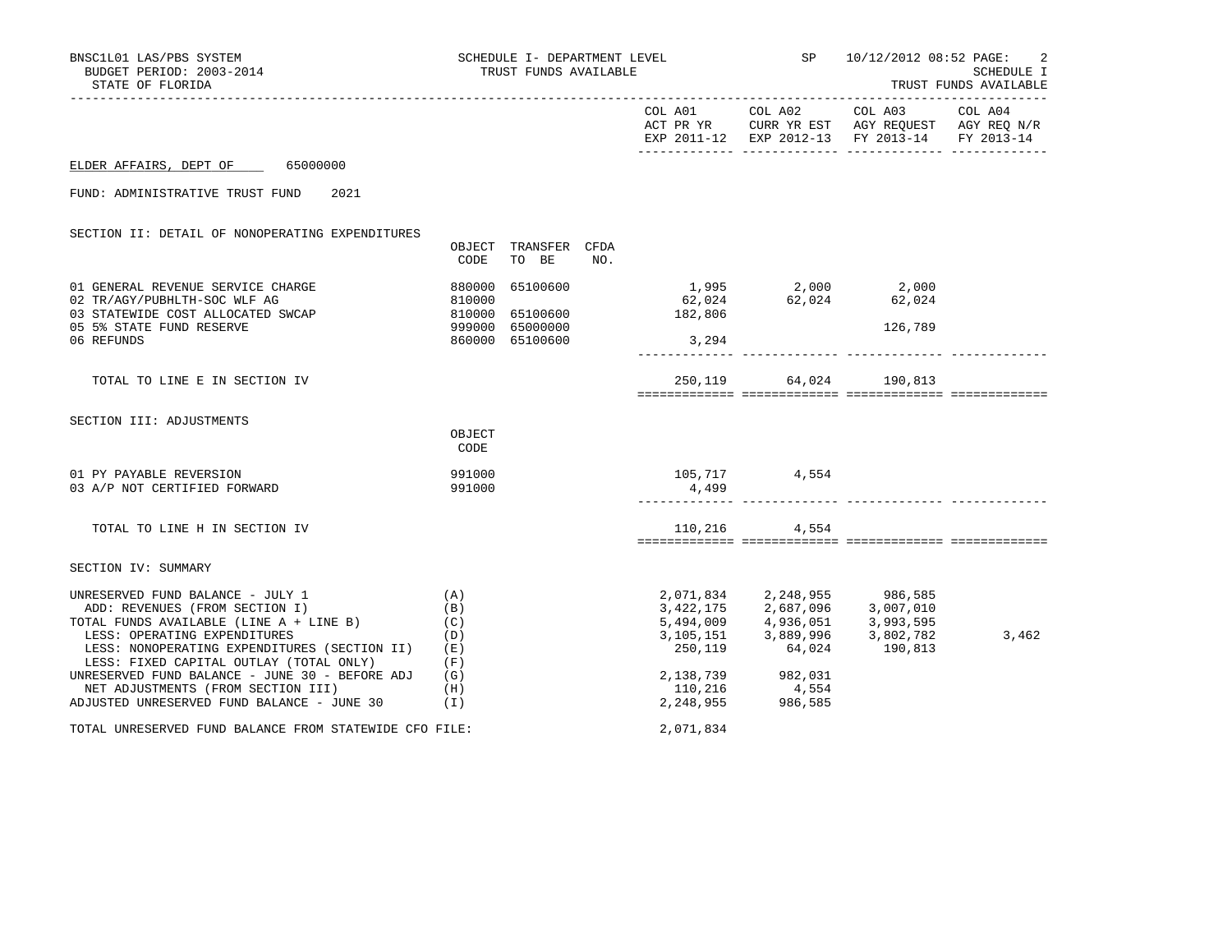| BNSC1L01 LAS/PBS SYSTEM<br>BUDGET PERIOD: 2003-2014<br>STATE OF FLORIDA                                                                                                      | SCHEDULE I- DEPARTMENT LEVEL<br>TRUST FUNDS AVAILABLE |           |                                                                    | SP 10/12/2012 08:52 PAGE: 3                                                                                                       | <b>SCHEDULE I</b><br>TRUST FUNDS AVAILABLE |
|------------------------------------------------------------------------------------------------------------------------------------------------------------------------------|-------------------------------------------------------|-----------|--------------------------------------------------------------------|-----------------------------------------------------------------------------------------------------------------------------------|--------------------------------------------|
|                                                                                                                                                                              |                                                       |           |                                                                    | COL A01 COL A02 COL A03 COL A04<br>ACT PR YR CURR YR EST AGY REQUEST AGY REQ N/R<br>EXP 2011-12 EXP 2012-13 FY 2013-14 FY 2013-14 |                                            |
| ELDER AFFAIRS, DEPT OF 65000000                                                                                                                                              |                                                       |           |                                                                    |                                                                                                                                   |                                            |
| FUND: ADMINISTRATIVE TRUST FUND 2021                                                                                                                                         |                                                       |           |                                                                    |                                                                                                                                   |                                            |
| SCHEDULE IB: DETAIL OF UNRESERVED FUND BALANCE                                                                                                                               | FUNDING SOURCE<br>STATE (S)<br>NONSTATE (N)           |           |                                                                    |                                                                                                                                   |                                            |
| 01 PUBLIC GUARDIANSHIP ABANDON PROPERTY<br>02 PUBLIC GUARDIANSHIP REGISTRATION FEES<br>03 INDIRECT EARNINGS<br>04 PUBLIC RECORDS REQUEST<br>05 TELEPHONE ADMINISTRATIVE FEES | S<br>$\, \mathbb{S} \,$<br>$\rm N$<br>N<br>N          | 802<br>38 | 1,315,069 473,697<br>24,165 26,500<br>908,881 485,538<br>800<br>50 |                                                                                                                                   |                                            |
| ADJUSTED UNRESERVED FUND BALANCE - JUNE 30                                                                                                                                   |                                                       |           | 2,248,955 986,585                                                  |                                                                                                                                   |                                            |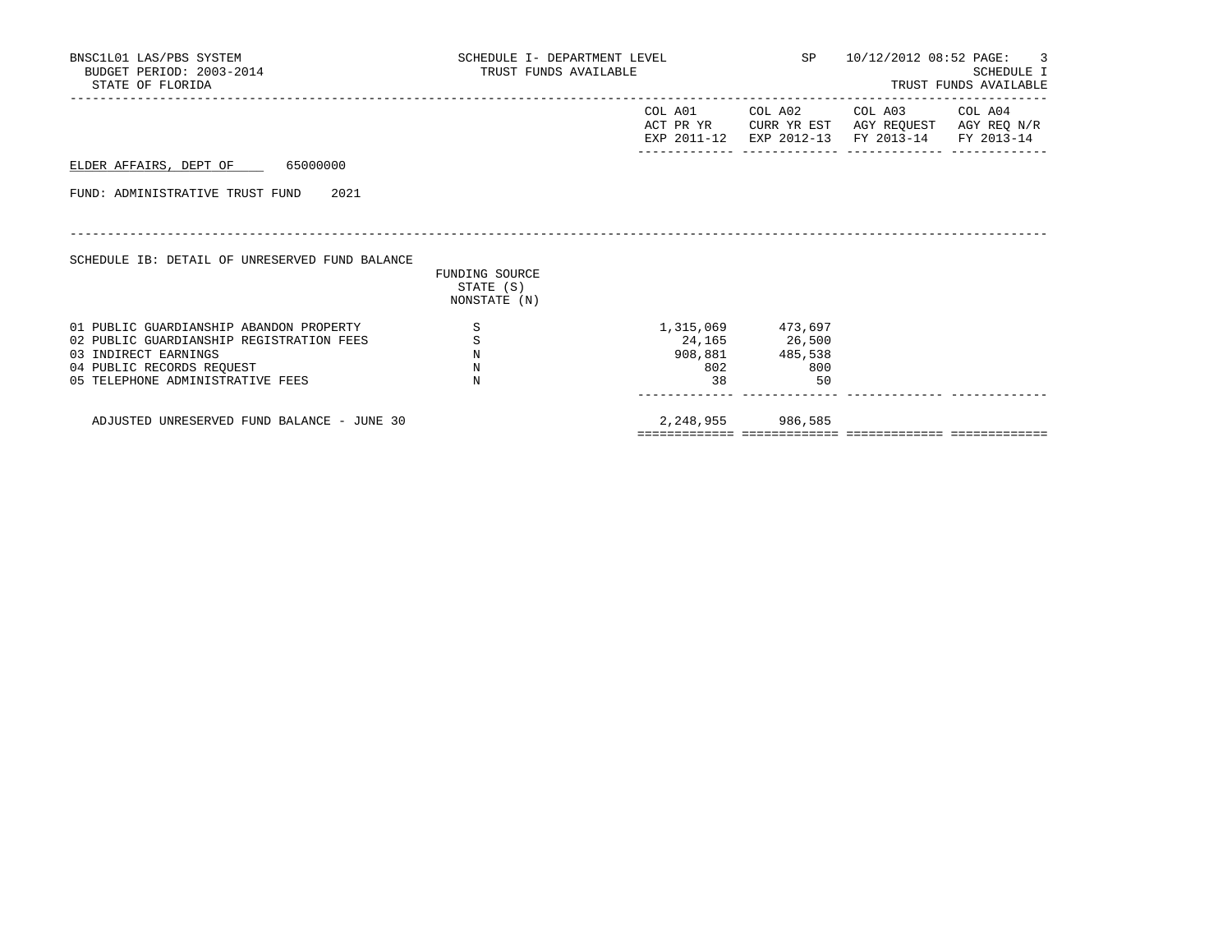| COL A01<br>ACT PR YR | COL A02<br>CURR YR EST            | COL A03<br>AGY REOUEST | COL A04<br>AGY REO N/R |
|----------------------|-----------------------------------|------------------------|------------------------|
| EXP 2011-12          | EXP 2012-13 FY 2013-14 FY 2013-14 |                        |                        |

# ELDER AFFAIRS, DEPT OF 65000000

### FUND: FEDERAL GRANTS TRUST FUND 2261

SECTION I: DETAIL OF REVENUES

| CHG %<br>CODE<br>ST $I/C$ LOC $I/C$<br>NO.<br>000700 NO<br>430<br>30, 115, 434<br>29, 913, 716<br>31,100,303<br>01 OAA IIIB SUP SVC TO ELD<br>0.0<br>5.00 C 10.00 C 93.044<br>430<br>18,898,209<br>18,696,012<br>19,439,831<br>02 OAA IIIC1 CONGREGATE ME<br>000700 NO<br>0.0<br>5.00 C 10.00 C 93.045<br>03 OAA IIIC2 HOME DEL MEAL<br>000700 NO<br>0.0<br>430<br>5.00 C 10.00 C 93.045<br>18,804,917<br>18,662,958<br>19,401,071<br>10,932,614<br>04 OAA IIIE FAM CARE GIVER<br>000700 NO<br>0.0<br>430<br>15.00 C 10.00 C 93.052<br>11,000,926<br>11,363,284<br>1,365,990<br>05 OAA IIID PREVENTIVE HLT<br>000700 NO<br>0.0<br>430<br>0.00<br>0.00<br>93.043<br>1,102,311<br>1,365,990<br>0.00<br>0.00<br>93.041<br>290,061<br>360,532<br>360,532<br>06 OAA VII ELD ABUSE PREV<br>000700 NO<br>0.0<br>430<br>0.00<br>93.042<br>937,167<br>946,188<br>07 OAA VII LTCOP<br>000700 NO<br>0.0<br>430<br>0.00<br>946,188<br>08 LIHEAP / DCA 2451<br>001510 NO<br>0.0<br>430<br>0.00<br>0.00<br>93.568<br>675,134<br>09 LIHEAP / DEO 2261<br>001510 NO<br>0.0<br>430<br>0.00<br>0.00<br>93.568<br>4,839,049<br>5, 119, 531<br>5, 119, 531<br>93.725<br>10 ARRA CHRONIC DISEASE<br>000750 NO<br>430<br>0.00<br>0.00<br>371,332<br>0.0<br>51,970<br>000700 NO<br>93.051<br>11 HEALTHY BRAIN<br>0.0<br>430<br>0.00<br>0.00<br>237,154<br>56,293<br>000700 NO<br>0.0<br>430<br>0.00<br>0.00<br>93.048<br>161,974<br>12 EVID BASE CARE TRANSIT<br>13 SR COMP/ACTION GRANT<br>000700 NO<br>26.00 C 20.00 C 94.016<br>241,371<br>430,804<br>356,882<br>0.0<br>430<br>3,773,673<br>14 HEALTH INS COUN(SHINE)<br>000700 NO<br>0.0<br>430<br>0.00<br>10.00 C 93.779<br>2,475,692<br>3,773,673<br>0.00<br>9,080,629<br>15 OAA NUTRITIONPROG ELD<br>000700 NO<br>0.0<br>430<br>0.00<br>93.053<br>11,072,538<br>11,072,538<br>93.048<br>51,586<br>16 AOA DEVELOP OUTCOME MEA<br>000700 NO<br>0.0<br>430<br>0.00<br>0.00<br>11,500<br>400,286<br>000700 NO<br>0.0<br>0.00<br>0.00<br>93.051<br>79,836<br>17 NEW YORK UNIV<br>430<br>224,622<br>18 STATE PROFILE TOOL<br>000700 NO<br>0.0<br>430<br>0.00<br>0.00<br>93.779<br>157,287<br>19 OLDER WORKERS PROGRAM<br>000700 NO<br>430<br>0.00<br>0.00<br>17.235<br>7,762<br>0.0<br>000700 NO<br>17.235<br>2,872,642<br>8,493,122<br>5, 235, 172<br>20 TITLE V SR COMM SVS EMP<br>0.0<br>430<br>0.00<br>0.00<br>21 USDA SENIOR FARMERS MKT<br>000700 NO<br>0.0<br>430<br>0.00<br>0.00<br>10.576<br>102,684<br>106,577<br>106,577<br>000700 NO<br>93.048<br>52,545<br>256,308<br>22 COMMUNITY LIV PROG<br>0.0<br>430<br>0.00<br>0.00<br>93.519<br>23 CONSUMER ASSIST PROG<br>000700 NO<br>0.0<br>430<br>0.00<br>0.00<br>1,731,641<br>577,214<br>000700 NO<br>430<br>0.00<br>0.00<br>93.048<br>78,783<br>277,473<br>45,886<br>24 AGING RESOURCE CTR<br>0.0<br>000700 NO<br>100,807<br>197,823<br>25 EVIDENCE BASE INTERV<br>0.0<br>430<br>0.00<br>0.00<br>93.051<br>26 EVIDENCE BASE SUPP<br>000700 NO<br>0.00<br>0.00<br>93.048<br>10,998<br>0.0<br>430<br>2,519,825<br>27 ADULT CARE FOOD AUD<br>000700 NO<br>430<br>0.00<br>10.555<br>4,817,525<br>4,817,525<br>0.0<br>0.00<br>000700 NO<br>142,528<br>659,253<br>28 ADULT CARE FOOD CASH<br>0.0<br>430<br>0.00<br>0.00<br>10.558<br>659,253<br>10.560<br>70,162<br>70,162<br>70,162<br>29 ADULT CARE FOOD ADMIN<br>000700 NO<br>0.0<br>430<br>0.00<br>0.00<br>111,751<br>30 SNAP SUPP NUTRITION<br>000700 NO<br>0.0<br>430<br>0.00<br>0.00<br>10.580<br>128,820<br>000700 NO<br>0.0<br>15.00 C 33.00 C 94.006<br>66,318<br>102,927<br>31 AMER CORPS ELDER SERV<br>430<br>102,927<br>421,871<br>40 OAA IIIC1 CONG MEAL/REC<br>000700 NO<br>0.0<br>430<br>5.00 C 10.00 C 93.045<br>496,498<br>41 OAA IIIC2 HOME MEAL/REC<br>000700 NO<br>430<br>5.00 C 10.00 C 93.045<br>0.0<br>000700 NO<br>153,224<br>42 OAA IIID PREV HLT/REC<br>0.0<br>430<br>5.00 C 10.00 C 93.043<br>000700 NO<br>0.0<br>430<br>15.00 C 10.00 C 93.052<br>242,163<br>43 OAA IIIE FAM CARE/REC<br>15.00 C 33.00 C 94.006<br>36,607<br>44 AMERI CORP / REC<br>000700 NO<br>0.0<br>430<br>43,200<br>45 OAA VII ABUSE PREV REC<br>000700 NO<br>0.0<br>430<br>0.00<br>0.00<br>93.041<br>000700 NO<br>0.0<br>0.00<br>0.00<br>17,279<br>46 SUPP NUTRITION SNAP/REC<br>430<br>10.580<br>342,445<br>47 ADULT DAYCARE FOOD/REC<br>000700 NO<br>0.0<br>430<br>0.00<br>0.00<br>10.558<br>53,397<br>48 EVIDENC BASE INTERV REC<br>000700 NO<br>430<br>0.00<br>0.00<br>93.051<br>0.0<br>0.00<br>49 OAA NUTRITION PROG /REC<br>000700 NO<br>0.0<br>430<br>0.00<br>93.053<br>319,610 |                           | REVENUE CAP SVC |     | AUTH | <b>MATCHING %</b> | <b>CFDA</b> |        |  |
|-------------------------------------------------------------------------------------------------------------------------------------------------------------------------------------------------------------------------------------------------------------------------------------------------------------------------------------------------------------------------------------------------------------------------------------------------------------------------------------------------------------------------------------------------------------------------------------------------------------------------------------------------------------------------------------------------------------------------------------------------------------------------------------------------------------------------------------------------------------------------------------------------------------------------------------------------------------------------------------------------------------------------------------------------------------------------------------------------------------------------------------------------------------------------------------------------------------------------------------------------------------------------------------------------------------------------------------------------------------------------------------------------------------------------------------------------------------------------------------------------------------------------------------------------------------------------------------------------------------------------------------------------------------------------------------------------------------------------------------------------------------------------------------------------------------------------------------------------------------------------------------------------------------------------------------------------------------------------------------------------------------------------------------------------------------------------------------------------------------------------------------------------------------------------------------------------------------------------------------------------------------------------------------------------------------------------------------------------------------------------------------------------------------------------------------------------------------------------------------------------------------------------------------------------------------------------------------------------------------------------------------------------------------------------------------------------------------------------------------------------------------------------------------------------------------------------------------------------------------------------------------------------------------------------------------------------------------------------------------------------------------------------------------------------------------------------------------------------------------------------------------------------------------------------------------------------------------------------------------------------------------------------------------------------------------------------------------------------------------------------------------------------------------------------------------------------------------------------------------------------------------------------------------------------------------------------------------------------------------------------------------------------------------------------------------------------------------------------------------------------------------------------------------------------------------------------------------------------------------------------------------------------------------------------------------------------------------------------------------------------------------------------------------------------------------------------------------------------------------------------------------------------------------------------------------------------------------------------------------------------------------------------------------------------------------------------------------------------------------------------------------------------------------------------------------------------------------------------------------------------------------------------|---------------------------|-----------------|-----|------|-------------------|-------------|--------|--|
|                                                                                                                                                                                                                                                                                                                                                                                                                                                                                                                                                                                                                                                                                                                                                                                                                                                                                                                                                                                                                                                                                                                                                                                                                                                                                                                                                                                                                                                                                                                                                                                                                                                                                                                                                                                                                                                                                                                                                                                                                                                                                                                                                                                                                                                                                                                                                                                                                                                                                                                                                                                                                                                                                                                                                                                                                                                                                                                                                                                                                                                                                                                                                                                                                                                                                                                                                                                                                                                                                                                                                                                                                                                                                                                                                                                                                                                                                                                                                                                                                                                                                                                                                                                                                                                                                                                                                                                                                                                                                                                         |                           |                 |     |      |                   |             |        |  |
|                                                                                                                                                                                                                                                                                                                                                                                                                                                                                                                                                                                                                                                                                                                                                                                                                                                                                                                                                                                                                                                                                                                                                                                                                                                                                                                                                                                                                                                                                                                                                                                                                                                                                                                                                                                                                                                                                                                                                                                                                                                                                                                                                                                                                                                                                                                                                                                                                                                                                                                                                                                                                                                                                                                                                                                                                                                                                                                                                                                                                                                                                                                                                                                                                                                                                                                                                                                                                                                                                                                                                                                                                                                                                                                                                                                                                                                                                                                                                                                                                                                                                                                                                                                                                                                                                                                                                                                                                                                                                                                         |                           |                 |     |      |                   |             |        |  |
|                                                                                                                                                                                                                                                                                                                                                                                                                                                                                                                                                                                                                                                                                                                                                                                                                                                                                                                                                                                                                                                                                                                                                                                                                                                                                                                                                                                                                                                                                                                                                                                                                                                                                                                                                                                                                                                                                                                                                                                                                                                                                                                                                                                                                                                                                                                                                                                                                                                                                                                                                                                                                                                                                                                                                                                                                                                                                                                                                                                                                                                                                                                                                                                                                                                                                                                                                                                                                                                                                                                                                                                                                                                                                                                                                                                                                                                                                                                                                                                                                                                                                                                                                                                                                                                                                                                                                                                                                                                                                                                         |                           |                 |     |      |                   |             |        |  |
|                                                                                                                                                                                                                                                                                                                                                                                                                                                                                                                                                                                                                                                                                                                                                                                                                                                                                                                                                                                                                                                                                                                                                                                                                                                                                                                                                                                                                                                                                                                                                                                                                                                                                                                                                                                                                                                                                                                                                                                                                                                                                                                                                                                                                                                                                                                                                                                                                                                                                                                                                                                                                                                                                                                                                                                                                                                                                                                                                                                                                                                                                                                                                                                                                                                                                                                                                                                                                                                                                                                                                                                                                                                                                                                                                                                                                                                                                                                                                                                                                                                                                                                                                                                                                                                                                                                                                                                                                                                                                                                         |                           |                 |     |      |                   |             |        |  |
|                                                                                                                                                                                                                                                                                                                                                                                                                                                                                                                                                                                                                                                                                                                                                                                                                                                                                                                                                                                                                                                                                                                                                                                                                                                                                                                                                                                                                                                                                                                                                                                                                                                                                                                                                                                                                                                                                                                                                                                                                                                                                                                                                                                                                                                                                                                                                                                                                                                                                                                                                                                                                                                                                                                                                                                                                                                                                                                                                                                                                                                                                                                                                                                                                                                                                                                                                                                                                                                                                                                                                                                                                                                                                                                                                                                                                                                                                                                                                                                                                                                                                                                                                                                                                                                                                                                                                                                                                                                                                                                         |                           |                 |     |      |                   |             |        |  |
|                                                                                                                                                                                                                                                                                                                                                                                                                                                                                                                                                                                                                                                                                                                                                                                                                                                                                                                                                                                                                                                                                                                                                                                                                                                                                                                                                                                                                                                                                                                                                                                                                                                                                                                                                                                                                                                                                                                                                                                                                                                                                                                                                                                                                                                                                                                                                                                                                                                                                                                                                                                                                                                                                                                                                                                                                                                                                                                                                                                                                                                                                                                                                                                                                                                                                                                                                                                                                                                                                                                                                                                                                                                                                                                                                                                                                                                                                                                                                                                                                                                                                                                                                                                                                                                                                                                                                                                                                                                                                                                         |                           |                 |     |      |                   |             |        |  |
|                                                                                                                                                                                                                                                                                                                                                                                                                                                                                                                                                                                                                                                                                                                                                                                                                                                                                                                                                                                                                                                                                                                                                                                                                                                                                                                                                                                                                                                                                                                                                                                                                                                                                                                                                                                                                                                                                                                                                                                                                                                                                                                                                                                                                                                                                                                                                                                                                                                                                                                                                                                                                                                                                                                                                                                                                                                                                                                                                                                                                                                                                                                                                                                                                                                                                                                                                                                                                                                                                                                                                                                                                                                                                                                                                                                                                                                                                                                                                                                                                                                                                                                                                                                                                                                                                                                                                                                                                                                                                                                         |                           |                 |     |      |                   |             |        |  |
|                                                                                                                                                                                                                                                                                                                                                                                                                                                                                                                                                                                                                                                                                                                                                                                                                                                                                                                                                                                                                                                                                                                                                                                                                                                                                                                                                                                                                                                                                                                                                                                                                                                                                                                                                                                                                                                                                                                                                                                                                                                                                                                                                                                                                                                                                                                                                                                                                                                                                                                                                                                                                                                                                                                                                                                                                                                                                                                                                                                                                                                                                                                                                                                                                                                                                                                                                                                                                                                                                                                                                                                                                                                                                                                                                                                                                                                                                                                                                                                                                                                                                                                                                                                                                                                                                                                                                                                                                                                                                                                         |                           |                 |     |      |                   |             |        |  |
|                                                                                                                                                                                                                                                                                                                                                                                                                                                                                                                                                                                                                                                                                                                                                                                                                                                                                                                                                                                                                                                                                                                                                                                                                                                                                                                                                                                                                                                                                                                                                                                                                                                                                                                                                                                                                                                                                                                                                                                                                                                                                                                                                                                                                                                                                                                                                                                                                                                                                                                                                                                                                                                                                                                                                                                                                                                                                                                                                                                                                                                                                                                                                                                                                                                                                                                                                                                                                                                                                                                                                                                                                                                                                                                                                                                                                                                                                                                                                                                                                                                                                                                                                                                                                                                                                                                                                                                                                                                                                                                         |                           |                 |     |      |                   |             |        |  |
|                                                                                                                                                                                                                                                                                                                                                                                                                                                                                                                                                                                                                                                                                                                                                                                                                                                                                                                                                                                                                                                                                                                                                                                                                                                                                                                                                                                                                                                                                                                                                                                                                                                                                                                                                                                                                                                                                                                                                                                                                                                                                                                                                                                                                                                                                                                                                                                                                                                                                                                                                                                                                                                                                                                                                                                                                                                                                                                                                                                                                                                                                                                                                                                                                                                                                                                                                                                                                                                                                                                                                                                                                                                                                                                                                                                                                                                                                                                                                                                                                                                                                                                                                                                                                                                                                                                                                                                                                                                                                                                         |                           |                 |     |      |                   |             |        |  |
|                                                                                                                                                                                                                                                                                                                                                                                                                                                                                                                                                                                                                                                                                                                                                                                                                                                                                                                                                                                                                                                                                                                                                                                                                                                                                                                                                                                                                                                                                                                                                                                                                                                                                                                                                                                                                                                                                                                                                                                                                                                                                                                                                                                                                                                                                                                                                                                                                                                                                                                                                                                                                                                                                                                                                                                                                                                                                                                                                                                                                                                                                                                                                                                                                                                                                                                                                                                                                                                                                                                                                                                                                                                                                                                                                                                                                                                                                                                                                                                                                                                                                                                                                                                                                                                                                                                                                                                                                                                                                                                         |                           |                 |     |      |                   |             |        |  |
|                                                                                                                                                                                                                                                                                                                                                                                                                                                                                                                                                                                                                                                                                                                                                                                                                                                                                                                                                                                                                                                                                                                                                                                                                                                                                                                                                                                                                                                                                                                                                                                                                                                                                                                                                                                                                                                                                                                                                                                                                                                                                                                                                                                                                                                                                                                                                                                                                                                                                                                                                                                                                                                                                                                                                                                                                                                                                                                                                                                                                                                                                                                                                                                                                                                                                                                                                                                                                                                                                                                                                                                                                                                                                                                                                                                                                                                                                                                                                                                                                                                                                                                                                                                                                                                                                                                                                                                                                                                                                                                         |                           |                 |     |      |                   |             |        |  |
|                                                                                                                                                                                                                                                                                                                                                                                                                                                                                                                                                                                                                                                                                                                                                                                                                                                                                                                                                                                                                                                                                                                                                                                                                                                                                                                                                                                                                                                                                                                                                                                                                                                                                                                                                                                                                                                                                                                                                                                                                                                                                                                                                                                                                                                                                                                                                                                                                                                                                                                                                                                                                                                                                                                                                                                                                                                                                                                                                                                                                                                                                                                                                                                                                                                                                                                                                                                                                                                                                                                                                                                                                                                                                                                                                                                                                                                                                                                                                                                                                                                                                                                                                                                                                                                                                                                                                                                                                                                                                                                         |                           |                 |     |      |                   |             |        |  |
|                                                                                                                                                                                                                                                                                                                                                                                                                                                                                                                                                                                                                                                                                                                                                                                                                                                                                                                                                                                                                                                                                                                                                                                                                                                                                                                                                                                                                                                                                                                                                                                                                                                                                                                                                                                                                                                                                                                                                                                                                                                                                                                                                                                                                                                                                                                                                                                                                                                                                                                                                                                                                                                                                                                                                                                                                                                                                                                                                                                                                                                                                                                                                                                                                                                                                                                                                                                                                                                                                                                                                                                                                                                                                                                                                                                                                                                                                                                                                                                                                                                                                                                                                                                                                                                                                                                                                                                                                                                                                                                         |                           |                 |     |      |                   |             |        |  |
|                                                                                                                                                                                                                                                                                                                                                                                                                                                                                                                                                                                                                                                                                                                                                                                                                                                                                                                                                                                                                                                                                                                                                                                                                                                                                                                                                                                                                                                                                                                                                                                                                                                                                                                                                                                                                                                                                                                                                                                                                                                                                                                                                                                                                                                                                                                                                                                                                                                                                                                                                                                                                                                                                                                                                                                                                                                                                                                                                                                                                                                                                                                                                                                                                                                                                                                                                                                                                                                                                                                                                                                                                                                                                                                                                                                                                                                                                                                                                                                                                                                                                                                                                                                                                                                                                                                                                                                                                                                                                                                         |                           |                 |     |      |                   |             |        |  |
|                                                                                                                                                                                                                                                                                                                                                                                                                                                                                                                                                                                                                                                                                                                                                                                                                                                                                                                                                                                                                                                                                                                                                                                                                                                                                                                                                                                                                                                                                                                                                                                                                                                                                                                                                                                                                                                                                                                                                                                                                                                                                                                                                                                                                                                                                                                                                                                                                                                                                                                                                                                                                                                                                                                                                                                                                                                                                                                                                                                                                                                                                                                                                                                                                                                                                                                                                                                                                                                                                                                                                                                                                                                                                                                                                                                                                                                                                                                                                                                                                                                                                                                                                                                                                                                                                                                                                                                                                                                                                                                         |                           |                 |     |      |                   |             |        |  |
|                                                                                                                                                                                                                                                                                                                                                                                                                                                                                                                                                                                                                                                                                                                                                                                                                                                                                                                                                                                                                                                                                                                                                                                                                                                                                                                                                                                                                                                                                                                                                                                                                                                                                                                                                                                                                                                                                                                                                                                                                                                                                                                                                                                                                                                                                                                                                                                                                                                                                                                                                                                                                                                                                                                                                                                                                                                                                                                                                                                                                                                                                                                                                                                                                                                                                                                                                                                                                                                                                                                                                                                                                                                                                                                                                                                                                                                                                                                                                                                                                                                                                                                                                                                                                                                                                                                                                                                                                                                                                                                         |                           |                 |     |      |                   |             |        |  |
|                                                                                                                                                                                                                                                                                                                                                                                                                                                                                                                                                                                                                                                                                                                                                                                                                                                                                                                                                                                                                                                                                                                                                                                                                                                                                                                                                                                                                                                                                                                                                                                                                                                                                                                                                                                                                                                                                                                                                                                                                                                                                                                                                                                                                                                                                                                                                                                                                                                                                                                                                                                                                                                                                                                                                                                                                                                                                                                                                                                                                                                                                                                                                                                                                                                                                                                                                                                                                                                                                                                                                                                                                                                                                                                                                                                                                                                                                                                                                                                                                                                                                                                                                                                                                                                                                                                                                                                                                                                                                                                         |                           |                 |     |      |                   |             |        |  |
|                                                                                                                                                                                                                                                                                                                                                                                                                                                                                                                                                                                                                                                                                                                                                                                                                                                                                                                                                                                                                                                                                                                                                                                                                                                                                                                                                                                                                                                                                                                                                                                                                                                                                                                                                                                                                                                                                                                                                                                                                                                                                                                                                                                                                                                                                                                                                                                                                                                                                                                                                                                                                                                                                                                                                                                                                                                                                                                                                                                                                                                                                                                                                                                                                                                                                                                                                                                                                                                                                                                                                                                                                                                                                                                                                                                                                                                                                                                                                                                                                                                                                                                                                                                                                                                                                                                                                                                                                                                                                                                         |                           |                 |     |      |                   |             |        |  |
|                                                                                                                                                                                                                                                                                                                                                                                                                                                                                                                                                                                                                                                                                                                                                                                                                                                                                                                                                                                                                                                                                                                                                                                                                                                                                                                                                                                                                                                                                                                                                                                                                                                                                                                                                                                                                                                                                                                                                                                                                                                                                                                                                                                                                                                                                                                                                                                                                                                                                                                                                                                                                                                                                                                                                                                                                                                                                                                                                                                                                                                                                                                                                                                                                                                                                                                                                                                                                                                                                                                                                                                                                                                                                                                                                                                                                                                                                                                                                                                                                                                                                                                                                                                                                                                                                                                                                                                                                                                                                                                         |                           |                 |     |      |                   |             |        |  |
|                                                                                                                                                                                                                                                                                                                                                                                                                                                                                                                                                                                                                                                                                                                                                                                                                                                                                                                                                                                                                                                                                                                                                                                                                                                                                                                                                                                                                                                                                                                                                                                                                                                                                                                                                                                                                                                                                                                                                                                                                                                                                                                                                                                                                                                                                                                                                                                                                                                                                                                                                                                                                                                                                                                                                                                                                                                                                                                                                                                                                                                                                                                                                                                                                                                                                                                                                                                                                                                                                                                                                                                                                                                                                                                                                                                                                                                                                                                                                                                                                                                                                                                                                                                                                                                                                                                                                                                                                                                                                                                         |                           |                 |     |      |                   |             |        |  |
|                                                                                                                                                                                                                                                                                                                                                                                                                                                                                                                                                                                                                                                                                                                                                                                                                                                                                                                                                                                                                                                                                                                                                                                                                                                                                                                                                                                                                                                                                                                                                                                                                                                                                                                                                                                                                                                                                                                                                                                                                                                                                                                                                                                                                                                                                                                                                                                                                                                                                                                                                                                                                                                                                                                                                                                                                                                                                                                                                                                                                                                                                                                                                                                                                                                                                                                                                                                                                                                                                                                                                                                                                                                                                                                                                                                                                                                                                                                                                                                                                                                                                                                                                                                                                                                                                                                                                                                                                                                                                                                         |                           |                 |     |      |                   |             |        |  |
|                                                                                                                                                                                                                                                                                                                                                                                                                                                                                                                                                                                                                                                                                                                                                                                                                                                                                                                                                                                                                                                                                                                                                                                                                                                                                                                                                                                                                                                                                                                                                                                                                                                                                                                                                                                                                                                                                                                                                                                                                                                                                                                                                                                                                                                                                                                                                                                                                                                                                                                                                                                                                                                                                                                                                                                                                                                                                                                                                                                                                                                                                                                                                                                                                                                                                                                                                                                                                                                                                                                                                                                                                                                                                                                                                                                                                                                                                                                                                                                                                                                                                                                                                                                                                                                                                                                                                                                                                                                                                                                         |                           |                 |     |      |                   |             |        |  |
|                                                                                                                                                                                                                                                                                                                                                                                                                                                                                                                                                                                                                                                                                                                                                                                                                                                                                                                                                                                                                                                                                                                                                                                                                                                                                                                                                                                                                                                                                                                                                                                                                                                                                                                                                                                                                                                                                                                                                                                                                                                                                                                                                                                                                                                                                                                                                                                                                                                                                                                                                                                                                                                                                                                                                                                                                                                                                                                                                                                                                                                                                                                                                                                                                                                                                                                                                                                                                                                                                                                                                                                                                                                                                                                                                                                                                                                                                                                                                                                                                                                                                                                                                                                                                                                                                                                                                                                                                                                                                                                         |                           |                 |     |      |                   |             |        |  |
|                                                                                                                                                                                                                                                                                                                                                                                                                                                                                                                                                                                                                                                                                                                                                                                                                                                                                                                                                                                                                                                                                                                                                                                                                                                                                                                                                                                                                                                                                                                                                                                                                                                                                                                                                                                                                                                                                                                                                                                                                                                                                                                                                                                                                                                                                                                                                                                                                                                                                                                                                                                                                                                                                                                                                                                                                                                                                                                                                                                                                                                                                                                                                                                                                                                                                                                                                                                                                                                                                                                                                                                                                                                                                                                                                                                                                                                                                                                                                                                                                                                                                                                                                                                                                                                                                                                                                                                                                                                                                                                         |                           |                 |     |      |                   |             |        |  |
|                                                                                                                                                                                                                                                                                                                                                                                                                                                                                                                                                                                                                                                                                                                                                                                                                                                                                                                                                                                                                                                                                                                                                                                                                                                                                                                                                                                                                                                                                                                                                                                                                                                                                                                                                                                                                                                                                                                                                                                                                                                                                                                                                                                                                                                                                                                                                                                                                                                                                                                                                                                                                                                                                                                                                                                                                                                                                                                                                                                                                                                                                                                                                                                                                                                                                                                                                                                                                                                                                                                                                                                                                                                                                                                                                                                                                                                                                                                                                                                                                                                                                                                                                                                                                                                                                                                                                                                                                                                                                                                         |                           |                 |     |      |                   |             |        |  |
|                                                                                                                                                                                                                                                                                                                                                                                                                                                                                                                                                                                                                                                                                                                                                                                                                                                                                                                                                                                                                                                                                                                                                                                                                                                                                                                                                                                                                                                                                                                                                                                                                                                                                                                                                                                                                                                                                                                                                                                                                                                                                                                                                                                                                                                                                                                                                                                                                                                                                                                                                                                                                                                                                                                                                                                                                                                                                                                                                                                                                                                                                                                                                                                                                                                                                                                                                                                                                                                                                                                                                                                                                                                                                                                                                                                                                                                                                                                                                                                                                                                                                                                                                                                                                                                                                                                                                                                                                                                                                                                         |                           |                 |     |      |                   |             |        |  |
|                                                                                                                                                                                                                                                                                                                                                                                                                                                                                                                                                                                                                                                                                                                                                                                                                                                                                                                                                                                                                                                                                                                                                                                                                                                                                                                                                                                                                                                                                                                                                                                                                                                                                                                                                                                                                                                                                                                                                                                                                                                                                                                                                                                                                                                                                                                                                                                                                                                                                                                                                                                                                                                                                                                                                                                                                                                                                                                                                                                                                                                                                                                                                                                                                                                                                                                                                                                                                                                                                                                                                                                                                                                                                                                                                                                                                                                                                                                                                                                                                                                                                                                                                                                                                                                                                                                                                                                                                                                                                                                         |                           |                 |     |      |                   |             |        |  |
|                                                                                                                                                                                                                                                                                                                                                                                                                                                                                                                                                                                                                                                                                                                                                                                                                                                                                                                                                                                                                                                                                                                                                                                                                                                                                                                                                                                                                                                                                                                                                                                                                                                                                                                                                                                                                                                                                                                                                                                                                                                                                                                                                                                                                                                                                                                                                                                                                                                                                                                                                                                                                                                                                                                                                                                                                                                                                                                                                                                                                                                                                                                                                                                                                                                                                                                                                                                                                                                                                                                                                                                                                                                                                                                                                                                                                                                                                                                                                                                                                                                                                                                                                                                                                                                                                                                                                                                                                                                                                                                         |                           |                 |     |      |                   |             |        |  |
|                                                                                                                                                                                                                                                                                                                                                                                                                                                                                                                                                                                                                                                                                                                                                                                                                                                                                                                                                                                                                                                                                                                                                                                                                                                                                                                                                                                                                                                                                                                                                                                                                                                                                                                                                                                                                                                                                                                                                                                                                                                                                                                                                                                                                                                                                                                                                                                                                                                                                                                                                                                                                                                                                                                                                                                                                                                                                                                                                                                                                                                                                                                                                                                                                                                                                                                                                                                                                                                                                                                                                                                                                                                                                                                                                                                                                                                                                                                                                                                                                                                                                                                                                                                                                                                                                                                                                                                                                                                                                                                         |                           |                 |     |      |                   |             |        |  |
|                                                                                                                                                                                                                                                                                                                                                                                                                                                                                                                                                                                                                                                                                                                                                                                                                                                                                                                                                                                                                                                                                                                                                                                                                                                                                                                                                                                                                                                                                                                                                                                                                                                                                                                                                                                                                                                                                                                                                                                                                                                                                                                                                                                                                                                                                                                                                                                                                                                                                                                                                                                                                                                                                                                                                                                                                                                                                                                                                                                                                                                                                                                                                                                                                                                                                                                                                                                                                                                                                                                                                                                                                                                                                                                                                                                                                                                                                                                                                                                                                                                                                                                                                                                                                                                                                                                                                                                                                                                                                                                         |                           |                 |     |      |                   |             |        |  |
|                                                                                                                                                                                                                                                                                                                                                                                                                                                                                                                                                                                                                                                                                                                                                                                                                                                                                                                                                                                                                                                                                                                                                                                                                                                                                                                                                                                                                                                                                                                                                                                                                                                                                                                                                                                                                                                                                                                                                                                                                                                                                                                                                                                                                                                                                                                                                                                                                                                                                                                                                                                                                                                                                                                                                                                                                                                                                                                                                                                                                                                                                                                                                                                                                                                                                                                                                                                                                                                                                                                                                                                                                                                                                                                                                                                                                                                                                                                                                                                                                                                                                                                                                                                                                                                                                                                                                                                                                                                                                                                         |                           |                 |     |      |                   |             |        |  |
|                                                                                                                                                                                                                                                                                                                                                                                                                                                                                                                                                                                                                                                                                                                                                                                                                                                                                                                                                                                                                                                                                                                                                                                                                                                                                                                                                                                                                                                                                                                                                                                                                                                                                                                                                                                                                                                                                                                                                                                                                                                                                                                                                                                                                                                                                                                                                                                                                                                                                                                                                                                                                                                                                                                                                                                                                                                                                                                                                                                                                                                                                                                                                                                                                                                                                                                                                                                                                                                                                                                                                                                                                                                                                                                                                                                                                                                                                                                                                                                                                                                                                                                                                                                                                                                                                                                                                                                                                                                                                                                         |                           |                 |     |      |                   |             |        |  |
|                                                                                                                                                                                                                                                                                                                                                                                                                                                                                                                                                                                                                                                                                                                                                                                                                                                                                                                                                                                                                                                                                                                                                                                                                                                                                                                                                                                                                                                                                                                                                                                                                                                                                                                                                                                                                                                                                                                                                                                                                                                                                                                                                                                                                                                                                                                                                                                                                                                                                                                                                                                                                                                                                                                                                                                                                                                                                                                                                                                                                                                                                                                                                                                                                                                                                                                                                                                                                                                                                                                                                                                                                                                                                                                                                                                                                                                                                                                                                                                                                                                                                                                                                                                                                                                                                                                                                                                                                                                                                                                         |                           |                 |     |      |                   |             |        |  |
|                                                                                                                                                                                                                                                                                                                                                                                                                                                                                                                                                                                                                                                                                                                                                                                                                                                                                                                                                                                                                                                                                                                                                                                                                                                                                                                                                                                                                                                                                                                                                                                                                                                                                                                                                                                                                                                                                                                                                                                                                                                                                                                                                                                                                                                                                                                                                                                                                                                                                                                                                                                                                                                                                                                                                                                                                                                                                                                                                                                                                                                                                                                                                                                                                                                                                                                                                                                                                                                                                                                                                                                                                                                                                                                                                                                                                                                                                                                                                                                                                                                                                                                                                                                                                                                                                                                                                                                                                                                                                                                         |                           |                 |     |      |                   |             |        |  |
|                                                                                                                                                                                                                                                                                                                                                                                                                                                                                                                                                                                                                                                                                                                                                                                                                                                                                                                                                                                                                                                                                                                                                                                                                                                                                                                                                                                                                                                                                                                                                                                                                                                                                                                                                                                                                                                                                                                                                                                                                                                                                                                                                                                                                                                                                                                                                                                                                                                                                                                                                                                                                                                                                                                                                                                                                                                                                                                                                                                                                                                                                                                                                                                                                                                                                                                                                                                                                                                                                                                                                                                                                                                                                                                                                                                                                                                                                                                                                                                                                                                                                                                                                                                                                                                                                                                                                                                                                                                                                                                         |                           |                 |     |      |                   |             |        |  |
|                                                                                                                                                                                                                                                                                                                                                                                                                                                                                                                                                                                                                                                                                                                                                                                                                                                                                                                                                                                                                                                                                                                                                                                                                                                                                                                                                                                                                                                                                                                                                                                                                                                                                                                                                                                                                                                                                                                                                                                                                                                                                                                                                                                                                                                                                                                                                                                                                                                                                                                                                                                                                                                                                                                                                                                                                                                                                                                                                                                                                                                                                                                                                                                                                                                                                                                                                                                                                                                                                                                                                                                                                                                                                                                                                                                                                                                                                                                                                                                                                                                                                                                                                                                                                                                                                                                                                                                                                                                                                                                         |                           |                 |     |      |                   |             |        |  |
|                                                                                                                                                                                                                                                                                                                                                                                                                                                                                                                                                                                                                                                                                                                                                                                                                                                                                                                                                                                                                                                                                                                                                                                                                                                                                                                                                                                                                                                                                                                                                                                                                                                                                                                                                                                                                                                                                                                                                                                                                                                                                                                                                                                                                                                                                                                                                                                                                                                                                                                                                                                                                                                                                                                                                                                                                                                                                                                                                                                                                                                                                                                                                                                                                                                                                                                                                                                                                                                                                                                                                                                                                                                                                                                                                                                                                                                                                                                                                                                                                                                                                                                                                                                                                                                                                                                                                                                                                                                                                                                         |                           |                 |     |      |                   |             |        |  |
|                                                                                                                                                                                                                                                                                                                                                                                                                                                                                                                                                                                                                                                                                                                                                                                                                                                                                                                                                                                                                                                                                                                                                                                                                                                                                                                                                                                                                                                                                                                                                                                                                                                                                                                                                                                                                                                                                                                                                                                                                                                                                                                                                                                                                                                                                                                                                                                                                                                                                                                                                                                                                                                                                                                                                                                                                                                                                                                                                                                                                                                                                                                                                                                                                                                                                                                                                                                                                                                                                                                                                                                                                                                                                                                                                                                                                                                                                                                                                                                                                                                                                                                                                                                                                                                                                                                                                                                                                                                                                                                         |                           |                 |     |      |                   |             |        |  |
|                                                                                                                                                                                                                                                                                                                                                                                                                                                                                                                                                                                                                                                                                                                                                                                                                                                                                                                                                                                                                                                                                                                                                                                                                                                                                                                                                                                                                                                                                                                                                                                                                                                                                                                                                                                                                                                                                                                                                                                                                                                                                                                                                                                                                                                                                                                                                                                                                                                                                                                                                                                                                                                                                                                                                                                                                                                                                                                                                                                                                                                                                                                                                                                                                                                                                                                                                                                                                                                                                                                                                                                                                                                                                                                                                                                                                                                                                                                                                                                                                                                                                                                                                                                                                                                                                                                                                                                                                                                                                                                         |                           |                 |     |      |                   |             |        |  |
|                                                                                                                                                                                                                                                                                                                                                                                                                                                                                                                                                                                                                                                                                                                                                                                                                                                                                                                                                                                                                                                                                                                                                                                                                                                                                                                                                                                                                                                                                                                                                                                                                                                                                                                                                                                                                                                                                                                                                                                                                                                                                                                                                                                                                                                                                                                                                                                                                                                                                                                                                                                                                                                                                                                                                                                                                                                                                                                                                                                                                                                                                                                                                                                                                                                                                                                                                                                                                                                                                                                                                                                                                                                                                                                                                                                                                                                                                                                                                                                                                                                                                                                                                                                                                                                                                                                                                                                                                                                                                                                         |                           |                 |     |      |                   |             |        |  |
|                                                                                                                                                                                                                                                                                                                                                                                                                                                                                                                                                                                                                                                                                                                                                                                                                                                                                                                                                                                                                                                                                                                                                                                                                                                                                                                                                                                                                                                                                                                                                                                                                                                                                                                                                                                                                                                                                                                                                                                                                                                                                                                                                                                                                                                                                                                                                                                                                                                                                                                                                                                                                                                                                                                                                                                                                                                                                                                                                                                                                                                                                                                                                                                                                                                                                                                                                                                                                                                                                                                                                                                                                                                                                                                                                                                                                                                                                                                                                                                                                                                                                                                                                                                                                                                                                                                                                                                                                                                                                                                         |                           |                 |     |      |                   |             |        |  |
|                                                                                                                                                                                                                                                                                                                                                                                                                                                                                                                                                                                                                                                                                                                                                                                                                                                                                                                                                                                                                                                                                                                                                                                                                                                                                                                                                                                                                                                                                                                                                                                                                                                                                                                                                                                                                                                                                                                                                                                                                                                                                                                                                                                                                                                                                                                                                                                                                                                                                                                                                                                                                                                                                                                                                                                                                                                                                                                                                                                                                                                                                                                                                                                                                                                                                                                                                                                                                                                                                                                                                                                                                                                                                                                                                                                                                                                                                                                                                                                                                                                                                                                                                                                                                                                                                                                                                                                                                                                                                                                         |                           |                 |     |      |                   |             |        |  |
| 000700 NO<br>0.00                                                                                                                                                                                                                                                                                                                                                                                                                                                                                                                                                                                                                                                                                                                                                                                                                                                                                                                                                                                                                                                                                                                                                                                                                                                                                                                                                                                                                                                                                                                                                                                                                                                                                                                                                                                                                                                                                                                                                                                                                                                                                                                                                                                                                                                                                                                                                                                                                                                                                                                                                                                                                                                                                                                                                                                                                                                                                                                                                                                                                                                                                                                                                                                                                                                                                                                                                                                                                                                                                                                                                                                                                                                                                                                                                                                                                                                                                                                                                                                                                                                                                                                                                                                                                                                                                                                                                                                                                                                                                                       | 50 STATE PROFILE TOOL REC |                 | 0.0 | 430  | 0.00              | 93.779      | 14,484 |  |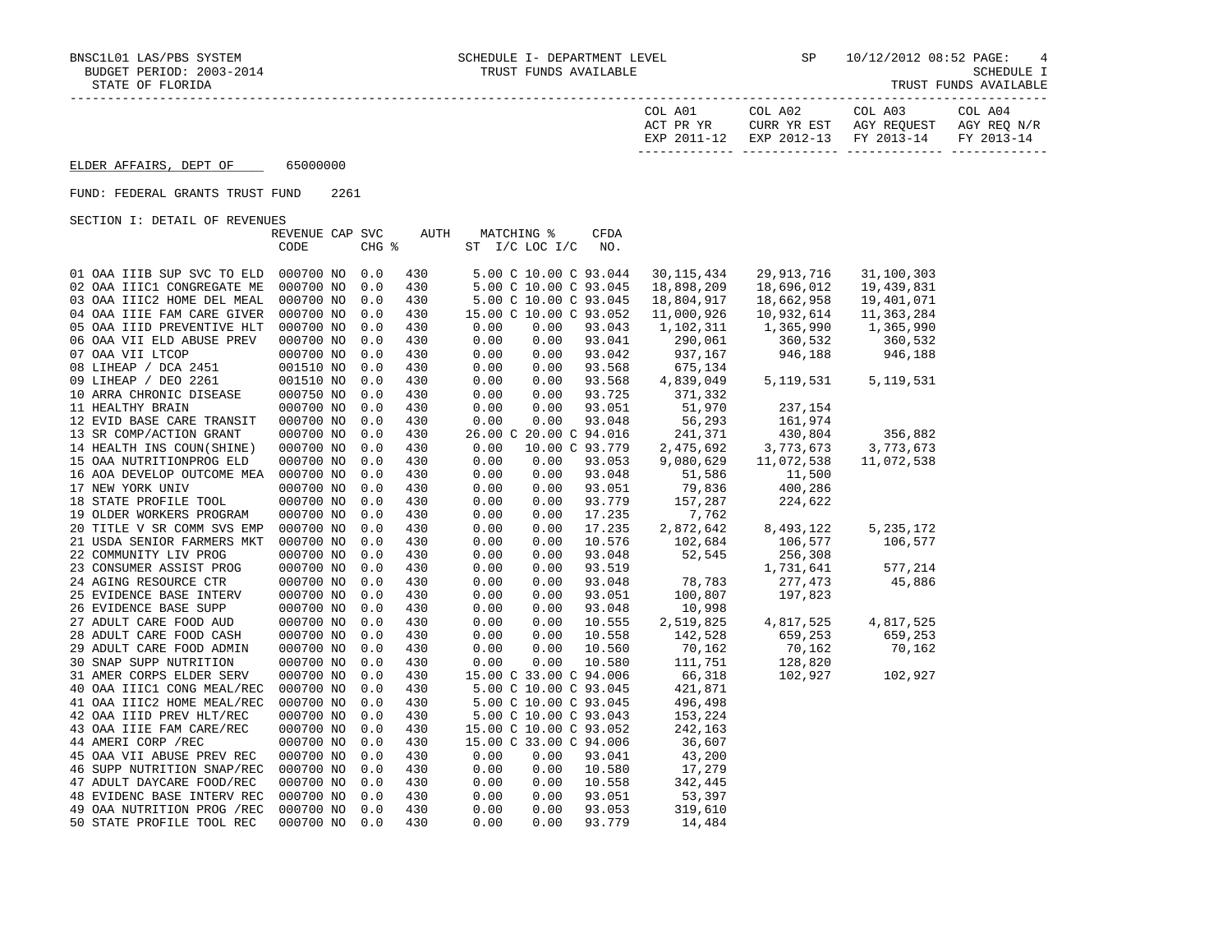| IRUSI FUNDS AVAILABLE |  |
|-----------------------|--|
|-----------------------|--|

| COL A01<br>ACT PR YR | COL A02                                       | COL A03<br>CURR YR EST AGY REOUEST | COL A04<br>AGY REO N/R |
|----------------------|-----------------------------------------------|------------------------------------|------------------------|
|                      | EXP 2011-12 EXP 2012-13 FY 2013-14 FY 2013-14 |                                    |                        |
|                      |                                               |                                    |                        |

## ELDER AFFAIRS, DEPT OF 65000000

### FUND: FEDERAL GRANTS TRUST FUND 2261

SECTION I: DETAIL OF REVENUES

|    |                            | REVENUE CAP SVC |       | AUTH |      | MATCHING %             | CFDA   |           |
|----|----------------------------|-----------------|-------|------|------|------------------------|--------|-----------|
|    |                            | CODE            | CHG % |      | ST   | $I/C$ LOC $I/C$        | NO.    |           |
|    |                            |                 |       |      |      |                        |        |           |
|    | 52 V SEN COMM EMP/REC      | 000700 NO       | 0.0   | 430  | 0.00 | 0.00                   | 17.235 | 635,910   |
|    | 54 SENIOR COMP/REC         | 000700 NO       | 0.0   | 430  |      | 26.00 C 20.00 C 94.016 |        | 48,784    |
|    | 55 HEALTH INS COUNSEL/REC  | 000700 NO       | 0.0   | 430  | 0.00 | 10.00 C 93.779         |        | 121,978   |
|    | 57 LIHEAP / REC 2451       | 001510 NO       | 0.0   | 430  | 0.00 | 0.00                   | 93.568 | 407,725   |
|    | 58 COMMUNITY LIVING/REC    | 000700 NO       | 0.0   | 430  | 0.00 | 0.00                   | 93.048 | 32,135    |
|    | 59 EVIDENCE BASE TRANS/REC | 000700 NO       | 0.0   | 430  | 0.00 | 0.00                   | 93.048 | 7,584     |
|    | 60 HEALTHY BRAIN/REC       | 000700 NO       | 0.0   | 430  | 0.00 | 0.00                   | 93.051 | 12,295    |
|    | 63 AGING & DIS RESOURC/REC | 000700 NO       | 0.0   | 430  | 0.00 | 0.00                   | 93.048 | 9,387     |
|    | 64 OAA TITLE VII OMB /REC  | 000700 NO       | 0.0   | 430  | 0.00 | 0.00                   | 93.042 | 9,021     |
|    | 65 OAA IIIB SUP SVC/REC    | 000700 NO       | 0.0   | 430  | 0.00 | 0.00                   | 93.044 | 757,837   |
|    | 70 LIHEAP B REC            | 001510 NO       | 0.0   | 430  | 0.00 | 0.00                   | 93.568 | 30,194    |
|    | 71 OAA IIID PREVHLTH B REC | 000700 NO       | 0.0   | 430  | 0.00 | 0.00                   | 93.043 | 110,455   |
|    | 72 OAA IIIE FAM CARE B REC | 000700 NO       | 0.0   | 430  | 0.00 | 0.00                   | 93.052 | 120,195   |
|    | 73 OAA VII ABUSEPREV B REC | 000700 NO       | 0.0   | 430  | 0.00 | 0.00                   | 93.041 | 27,271    |
|    | 74 OAA IIIC1 CON ME B RECO | 000700 NO       | 0.0   | 430  | 0.00 | 0.00                   | 93.045 | 119,751   |
|    | 75 AGING & DIS RES B REC   | 000700 NO       | 0.0   | 430  | 0.00 | 0.00                   | 93.048 | 30,427    |
|    | 76 ADULT FOOD DIST B REC   | 000700 NO       | 0.0   | 430  | 0.00 | 0.00                   | 10.555 | 1,026,188 |
|    | 77 ADULT FOOD CASH B REC   | 000700 NO       | 0.0   | 430  | 0.00 | 0.00                   | 10.558 | 90,804    |
|    | 78 OAA NUTRIT PROG/B REC   | 000700 NO       | 0.0   | 430  | 0.00 | 0.00                   | 93.053 | 1,252,928 |
|    | 79 SUPP NUTRITION B REC    | 000750 NO       | 0.0   | 430  | 0.00 | 0.00                   | 10.580 | 21,541    |
|    | 80 TITLE V SEN EMPLOY B RE | 000750 NO       | 0.0   | 430  | 0.00 | 0.00                   | 17.235 | 1,741,395 |
|    | 81 COMMUNITY LIVING B REC  | 000700 NO       | 0.0   | 430  | 0.00 | 0.00                   | 93.048 | 107,186   |
|    | 82 SEN COMPANION B REC     | 000700 NO       | 0.0   | 430  | 0.00 | 0.00                   | 94.016 | 25,138    |
|    | 83 HLTH INS COUN B REC     | 000700 NO       | 0.0   | 430  | 0.00 | 0.00                   | 93.779 | 251,695   |
|    | 84 HEALTHY BRAIN B REC     | 000700 NO       | 0.0   | 430  | 0.00 | 0.00                   | 93.051 | 137,834   |
|    | 85 EVID BASE TRANS B REC   | 000700 NO       | 0.0   | 430  | 0.00 | 0.00                   | 93.048 | 134,027   |
|    | 86 EVID BASE INTER B REC   | 000700 NO       | 0.0   | 430  | 0.00 | 0.00                   | 93.051 | 46,636    |
|    | 87 OAA IIIC2 HOME DEL B RE | 000700 NO       | 0.0   | 430  | 0.00 | 0.00                   | 93.045 | 99,656    |
|    | 88 B ITEMS UNIDENTIFIED    | 000700 NO       | 0.0   | 430  | 0.00 | 0.00                   | 93.045 | 58        |
|    | 89 OAA IIIB SUP SVC B REC  | 000700 NO       | 0.0   | 430  | 0.00 | 0.00                   | 93.044 | 227,032   |
|    | 90 EVID BASE NYU B REC     | 000700 NO       | 0.0   | 430  | 0.00 | 0.00                   | 93.051 | 186,205   |
|    | 91 STATE PROFILE B REC     | 000700 NO       | 0.0   | 430  | 0.00 | 0.00                   | 93.779 | 68,000    |
|    | 98 REFUNDS                 | 001800 NO       | 0.0   | 430  | 0.00 | 0.00                   |        | 463,285   |
| 99 | INTEREST FEDERAL FUNDS     | 000504 NO       | 0.0   | 430  | 0.00 | 0.00                   |        | 30        |

 ------------- ------------- ------------- ------------- TOTAL TO LINE B IN SECTION IV 115,867,374 119,151,723 115,914,539

============= ============= ============= =============

SECTION II: DETAIL OF NONOPERATING EXPENDITURES

 OBJECT TRANSFER CFDA CODE TO BE NO.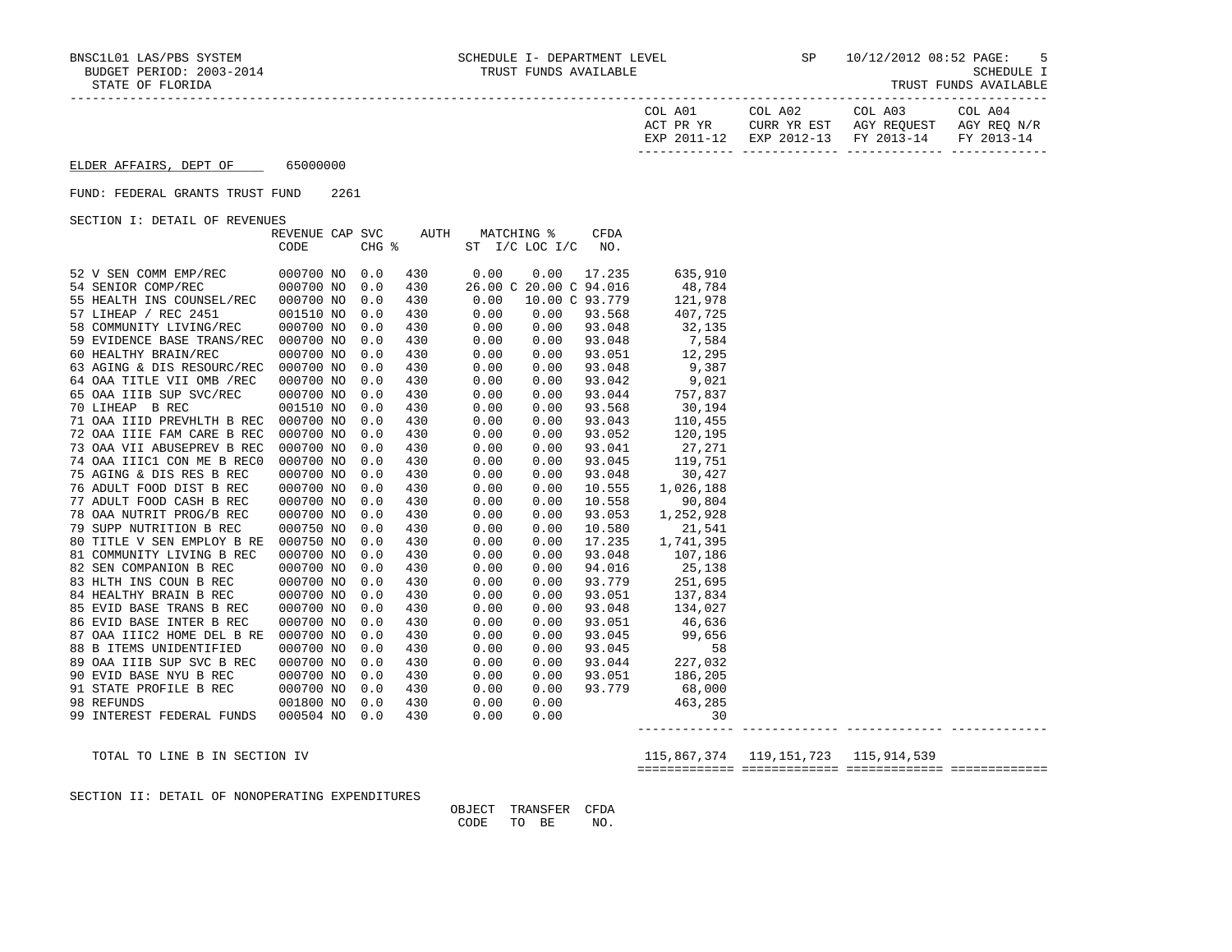| BNSC1L01 LAS/PBS SYSTEM<br>BUDGET PERIOD: 2003-2014<br>STATE OF FLORIDA                                                                                                                                                                  |                                        | SCHEDULE I- DEPARTMENT LEVEL<br>TRUST FUNDS AVAILABLE |     |                                                     |                                                                | SP 10/12/2012 08:52 PAGE:                               | 6<br>SCHEDULE I<br>TRUST FUNDS AVAILABLE |
|------------------------------------------------------------------------------------------------------------------------------------------------------------------------------------------------------------------------------------------|----------------------------------------|-------------------------------------------------------|-----|-----------------------------------------------------|----------------------------------------------------------------|---------------------------------------------------------|------------------------------------------|
|                                                                                                                                                                                                                                          |                                        |                                                       |     |                                                     |                                                                |                                                         |                                          |
| ELDER AFFAIRS, DEPT OF 65000000                                                                                                                                                                                                          |                                        |                                                       |     |                                                     |                                                                |                                                         |                                          |
| FUND: FEDERAL GRANTS TRUST FUND<br>2261                                                                                                                                                                                                  |                                        |                                                       |     |                                                     |                                                                |                                                         |                                          |
| SECTION II: DETAIL OF NONOPERATING EXPENDITURES                                                                                                                                                                                          | CODE                                   | OBJECT TRANSFER CFDA<br>TO BE                         | NO. |                                                     |                                                                |                                                         |                                          |
| 01 REFUNDS<br>04 TRANSFER WITHIN /2021 IND EARN<br>06 UNFUNDED BUDGET                                                                                                                                                                    | 860000<br>810000<br>899000             |                                                       |     | 9,048<br>3,842                                      |                                                                | 7,107,431–                                              |                                          |
| TOTAL TO LINE E IN SECTION IV                                                                                                                                                                                                            |                                        |                                                       |     | 12,890                                              |                                                                | 7,107,431-                                              |                                          |
| SECTION III: ADJUSTMENTS                                                                                                                                                                                                                 | OBJECT<br>CODE                         |                                                       |     |                                                     |                                                                |                                                         |                                          |
| 01 CERTIFIED FORWARD REVERSIONS<br>02 A/P NOT C/F06/30/11<br>05 COMPENSATED ABSENCES ADJ<br>07 ROUNDING ADJUSTMENT                                                                                                                       | 991000<br>991000<br>991000<br>991000   |                                                       |     | 695<br>14,336<br>3                                  | 4,513,965 2,689,337                                            |                                                         |                                          |
| TOTAL TO LINE H IN SECTION IV                                                                                                                                                                                                            |                                        |                                                       |     |                                                     | 4,528,999 2,689,337                                            |                                                         |                                          |
| SECTION IV: SUMMARY                                                                                                                                                                                                                      |                                        |                                                       |     |                                                     |                                                                |                                                         |                                          |
| UNRESERVED FUND BALANCE - JULY 1<br>ADD: REVENUES (FROM SECTION I)<br>TOTAL FUNDS AVAILABLE (LINE A + LINE B)<br>LESS: OPERATING EXPENDITURES<br>LESS: NONOPERATING EXPENDITURES (SECTION II)<br>LESS: FIXED CAPITAL OUTLAY (TOTAL ONLY) | (A)<br>(B)<br>(C)<br>(D)<br>(E)<br>(F) |                                                       |     | 115,867,374<br>116,171,904<br>119,549,788<br>12,890 | 304,530 1,138,225<br>119,151,723<br>120,289,948<br>122,979,285 | 115,914,539<br>115,914,539<br>123,021,970<br>7,107,431- |                                          |
| UNRESERVED FUND BALANCE - JUNE 30 - BEFORE ADJ<br>NET ADJUSTMENTS (FROM SECTION III)<br>ADJUSTED UNRESERVED FUND BALANCE - JUNE 30<br>(1)                                                                                                | (G)<br>(H)                             |                                                       |     | 1,138,225                                           | $3,390,774 - 2,689,337 -$<br>4,528,999 2,689,337               |                                                         |                                          |
| TOTAL UNRESERVED FUND BALANCE FROM STATEWIDE CFO FILE:                                                                                                                                                                                   |                                        |                                                       |     | 304,530                                             |                                                                |                                                         |                                          |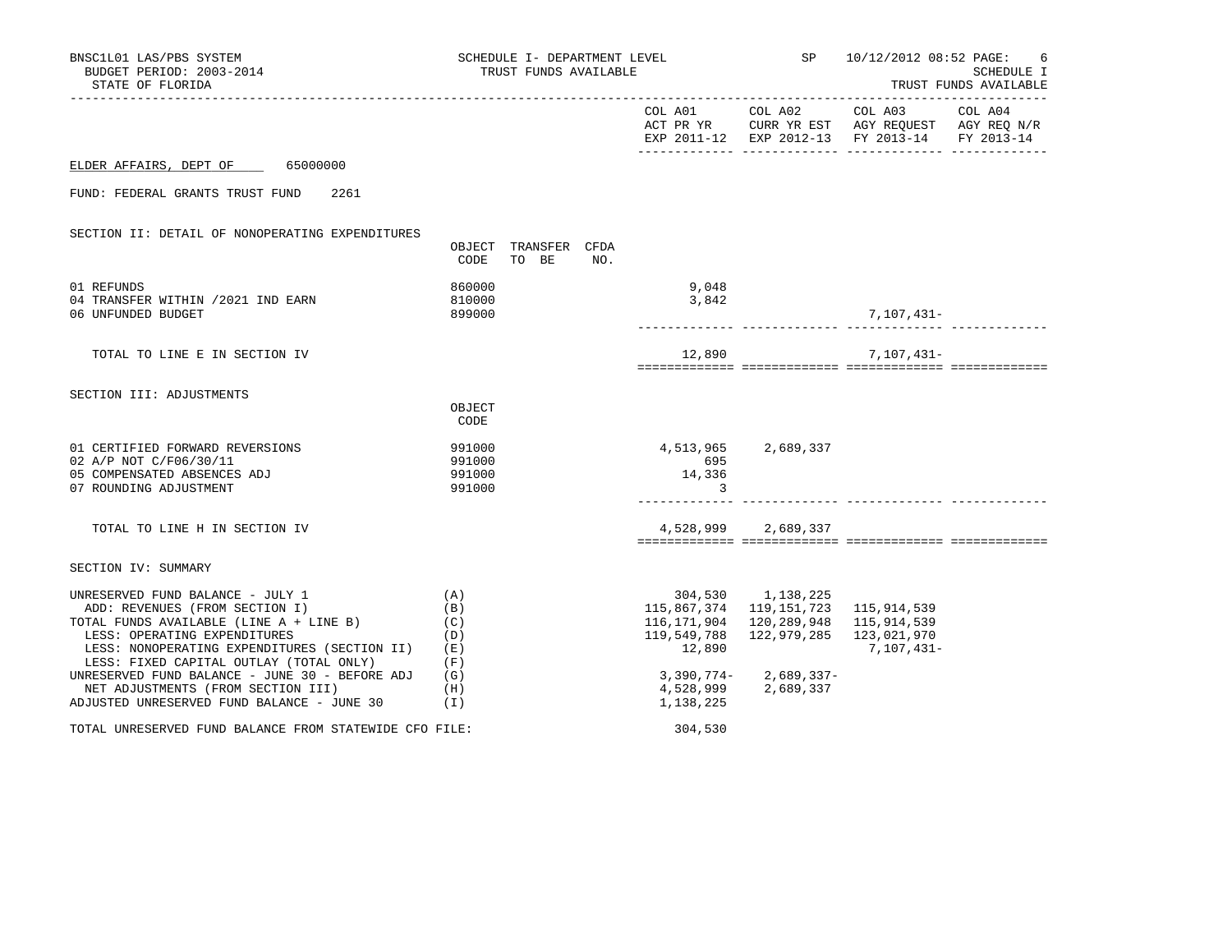| BNSC1L01 LAS/PBS SYSTEM<br>BUDGET PERIOD: 2003-2014<br>STATE OF FLORIDA | SCHEDULE I- DEPARTMENT LEVEL<br>TRUST FUNDS AVAILABLE |                                     |                        | SP 10/12/2012 08:52 PAGE: 7                                                     | SCHEDULE I<br>TRUST FUNDS AVAILABLE |
|-------------------------------------------------------------------------|-------------------------------------------------------|-------------------------------------|------------------------|---------------------------------------------------------------------------------|-------------------------------------|
|                                                                         |                                                       | COL A01<br>ACT PR YR<br>EXP 2011-12 | COL A02<br>CURR YR EST | COL A03 COL A04<br>AGY REQUEST AGY REQ N/R<br>EXP 2012-13 FY 2013-14 FY 2013-14 |                                     |
| ELDER AFFAIRS, DEPT OF 65000000                                         |                                                       |                                     |                        |                                                                                 |                                     |
| FUND: FEDERAL GRANTS TRUST FUND<br>2261                                 |                                                       |                                     |                        |                                                                                 |                                     |
|                                                                         |                                                       |                                     |                        |                                                                                 |                                     |
| SCHEDULE IB: DETAIL OF UNRESERVED FUND BALANCE                          | FUNDING SOURCE<br>STATE (S)<br>NONSTATE (N)           |                                     |                        |                                                                                 |                                     |
| 01 FEDERAL GRANTS                                                       | N                                                     | 1,138,225                           |                        |                                                                                 |                                     |
| ADJUSTED UNRESERVED FUND BALANCE - JUNE 30                              |                                                       | 1,138,225                           |                        |                                                                                 |                                     |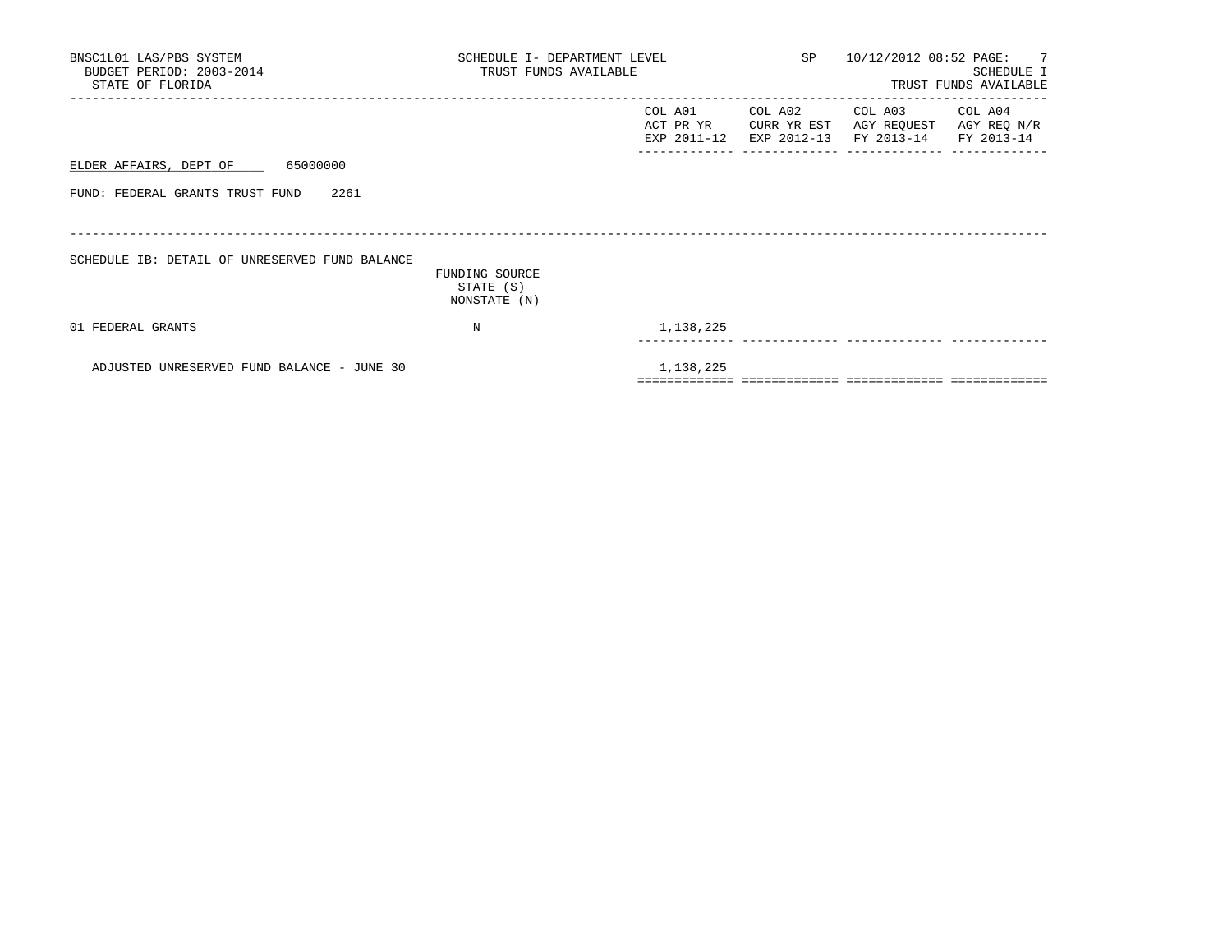| BNSC1L01 LAS/PBS SYSTEM<br>BUDGET PERIOD: 2003-2014<br>STATE OF FLORIDA                                                                       | SCHEDULE I- DEPARTMENT LEVEL<br>TRUST FUNDS AVAILABLE            |                             | SP                                  | 10/12/2012 08:52 PAGE:                                                                                            | 8<br>SCHEDULE I<br>TRUST FUNDS AVAILABLE |
|-----------------------------------------------------------------------------------------------------------------------------------------------|------------------------------------------------------------------|-----------------------------|-------------------------------------|-------------------------------------------------------------------------------------------------------------------|------------------------------------------|
|                                                                                                                                               |                                                                  |                             | COL A01 COL A02                     | COL A03 COL A04<br>ACT PR YR CURR YR EST AGY REQUEST AGY REQ N/R<br>EXP 2011-12 EXP 2012-13 FY 2013-14 FY 2013-14 |                                          |
| ELDER AFFAIRS, DEPT OF 65000000                                                                                                               |                                                                  |                             |                                     |                                                                                                                   |                                          |
| FUND: GRANTS AND DONATIONS TF<br>2339                                                                                                         |                                                                  |                             |                                     |                                                                                                                   |                                          |
| SECTION I: DETAIL OF REVENUES<br>CODE                                                                                                         | REVENUE CAP SVC AUTH MATCHING % CFDA<br>CHG % ST I/C LOC I/C NO. |                             |                                     |                                                                                                                   |                                          |
| 01 ELDER UPDATE DONATIONS  001100 NO 8.0  430  0.00  0.00                                                                                     |                                                                  |                             |                                     | 8,909 8,909 8,909                                                                                                 |                                          |
| TOTAL TO LINE B IN SECTION IV                                                                                                                 |                                                                  |                             |                                     | 8,909 8,909 8,909                                                                                                 |                                          |
| SECTION II: DETAIL OF NONOPERATING EXPENDITURES                                                                                               | OBJECT TRANSFER CFDA<br>CODE<br>TO BE<br>NO.                     |                             |                                     |                                                                                                                   |                                          |
| 04 SERVICE CHARGE TO GENERAL REVENUE<br>05 A/P NOT CERTIFIED FORWARD<br>07 5% STATE TRUST FUND RESERVE                                        | 880000 65100600<br>810000 65100600<br>999000                     | 713<br>713<br>172,582       |                                     | 713 713<br>445                                                                                                    |                                          |
| TOTAL TO LINE E IN SECTION IV                                                                                                                 |                                                                  |                             |                                     | 173, 295 713 1, 158                                                                                               |                                          |
| SECTION III: ADJUSTMENTS                                                                                                                      | OBJECT<br>CODE                                                   |                             |                                     |                                                                                                                   |                                          |
| TOTAL TO LINE H IN SECTION IV                                                                                                                 |                                                                  |                             |                                     |                                                                                                                   |                                          |
| SECTION IV: SUMMARY                                                                                                                           |                                                                  |                             |                                     |                                                                                                                   |                                          |
| UNRESERVED FUND BALANCE - JULY 1<br>ADD: REVENUES (FROM SECTION I)<br>TOTAL FUNDS AVAILABLE (LINE A + LINE B)<br>LESS: OPERATING EXPENDITURES | (A)<br>(B)<br>(C)<br>(D)                                         | 220,411<br>8,909<br>229,320 | 56,025<br>8,909<br>64,934<br>22,700 | 41,521<br>8,909<br>50,430<br>22,700                                                                               |                                          |
| LESS: NONOPERATING EXPENDITURES (SECTION II)<br>LESS: FIXED CAPITAL OUTLAY (TOTAL ONLY)                                                       | (E)<br>(F)                                                       | 173,295                     | 713                                 | 1,158                                                                                                             |                                          |
| UNRESERVED FUND BALANCE - JUNE 30 - BEFORE ADJ<br>NET ADJUSTMENTS (FROM SECTION III)<br>ADJUSTED UNRESERVED FUND BALANCE - JUNE 30            | (G)<br>(H)<br>( I )                                              | 56,025<br>56,025            | 41,521<br>41,521                    | 26,572<br>26,572                                                                                                  |                                          |
| TOTAL UNRESERVED FUND BALANCE FROM STATEWIDE CFO FILE:                                                                                        |                                                                  | 220,411                     |                                     |                                                                                                                   |                                          |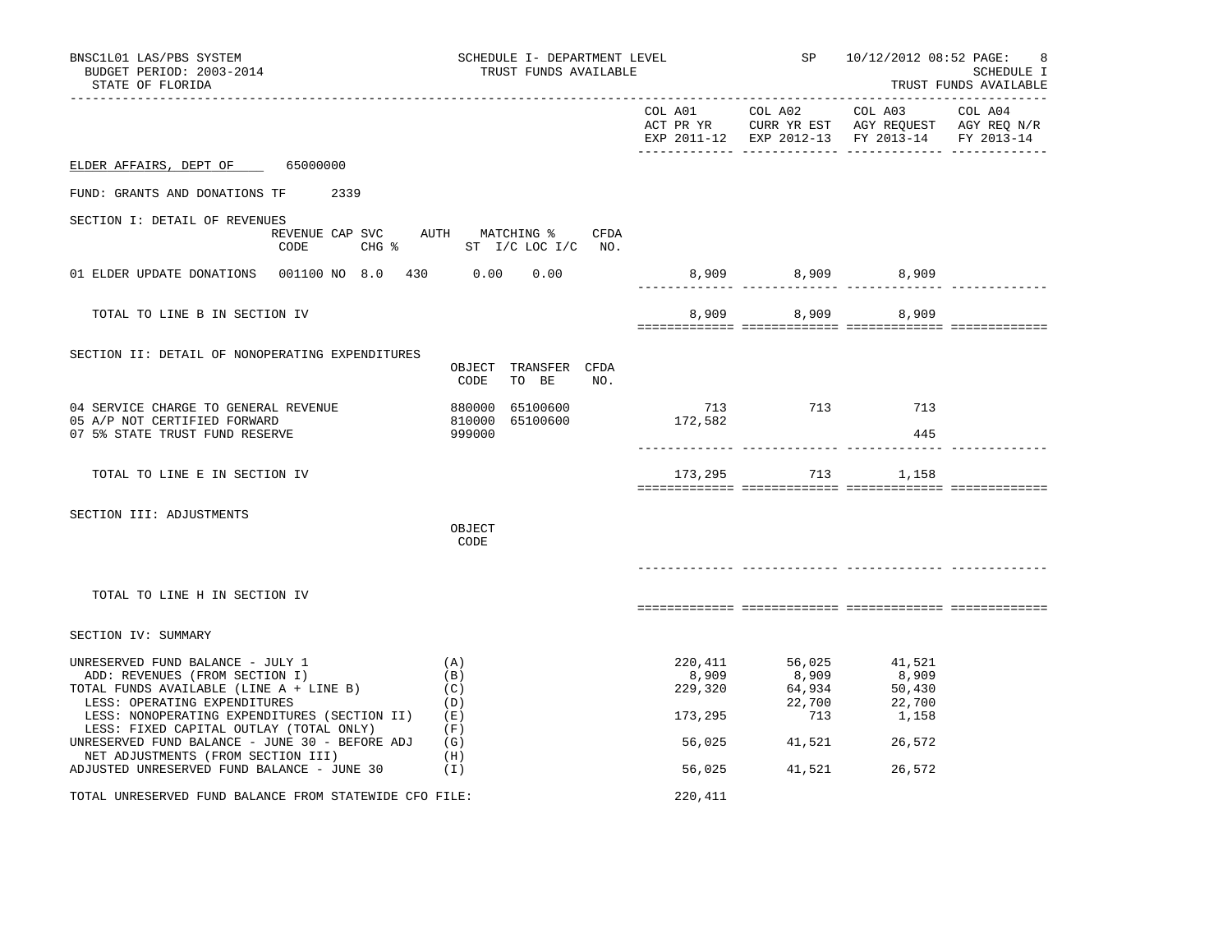| BNSC1L01 LAS/PBS SYSTEM<br>BUDGET PERIOD: 2003-2014<br>STATE OF FLORIDA | SCHEDULE I- DEPARTMENT LEVEL<br>TRUST FUNDS AVAILABLE |                                        |                                       | SP 10/12/2012 08:52 PAGE: 9                             | SCHEDULE I<br>TRUST FUNDS AVAILABLE |
|-------------------------------------------------------------------------|-------------------------------------------------------|----------------------------------------|---------------------------------------|---------------------------------------------------------|-------------------------------------|
|                                                                         |                                                       | COL A01<br>ACT PR YR<br>EXP 2011-12    | COL A02<br>CURR YR EST<br>EXP 2012-13 | COL A03 COL A04<br>AGY REQUEST<br>FY 2013-14 FY 2013-14 | AGY REQ N/R                         |
| ELDER AFFAIRS, DEPT OF 65000000                                         |                                                       |                                        |                                       |                                                         |                                     |
| 2339<br>FUND: GRANTS AND DONATIONS TF                                   |                                                       |                                        |                                       |                                                         |                                     |
| SCHEDULE IB: DETAIL OF UNRESERVED FUND BALANCE                          | FUNDING SOURCE<br>STATE (S)                           |                                        |                                       |                                                         |                                     |
| 01 ELDER UPDATE DONATIONS                                               | NONSTATE (N)<br>N                                     |                                        |                                       | 56,025 41,521 26,572                                    |                                     |
|                                                                         |                                                       |                                        |                                       |                                                         |                                     |
| ADJUSTED UNRESERVED FUND BALANCE - JUNE 30                              |                                                       | ====================================== |                                       | 56,025 41,521 26,572                                    |                                     |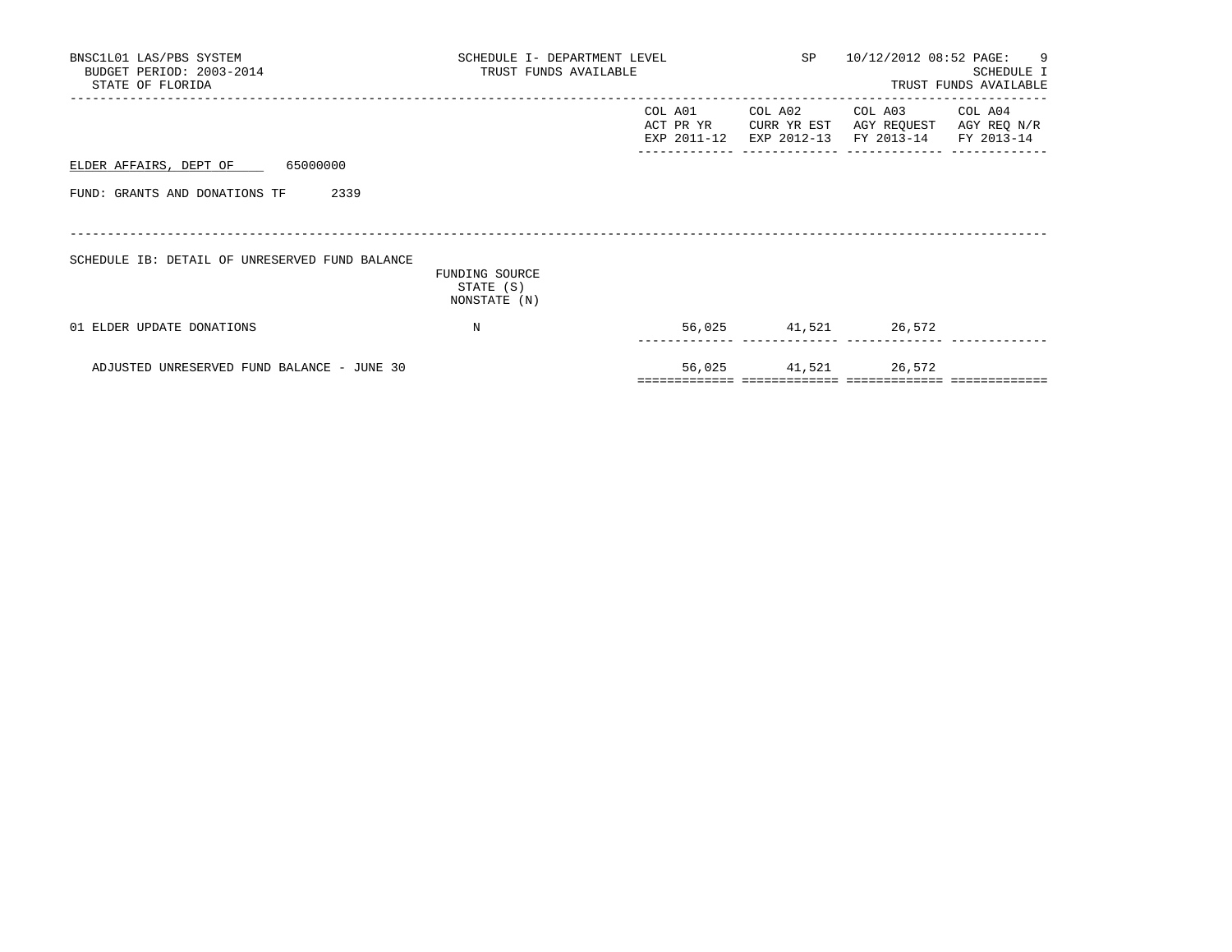------------- ------------- ------------- -------------

SCHEDULE I<br>TRUST FUNDS AVAILABLE

| TRUST FUNDS AVAILABLE |
|-----------------------|
|-----------------------|

| COL A01<br>ACT PR YR | COL A02<br>EXP 2011-12 EXP 2012-13 FY 2013-14 FY 2013-14 | COL A03<br>CURR YR EST AGY REOUEST AGY REO N/R | COL A04 |
|----------------------|----------------------------------------------------------|------------------------------------------------|---------|
|                      |                                                          |                                                |         |

| ELDER AFFAIRS, DEPT OF | 65000000 |
|------------------------|----------|
|                        |          |

### FUND: OPERATIONS AND MAINT TF 2516

SECTION I: DETAIL OF REVENUES

|                                                 | REVENUE CAP SVC |       | AUTH |                                | MATCHING %     | <b>CFDA</b> |            |                         |                     |  |
|-------------------------------------------------|-----------------|-------|------|--------------------------------|----------------|-------------|------------|-------------------------|---------------------|--|
|                                                 | CODE            | CHG % |      |                                | ST I/C LOC I/C | NO.         |            |                         |                     |  |
|                                                 |                 |       |      |                                |                |             |            |                         |                     |  |
| 01 NON GRANT INTEREST                           | 000500 NO       | 8.0   | 430  | 0.00                           | 0.00           | 93.778      | 177        |                         |                     |  |
| 02 NON GRANT PORTL                              | 000700 NO       | 0.0   | 430  | 0.00                           | 0.00           | 93.778      | 7,603      |                         |                     |  |
| 03 NON GRANT TENANT                             | 004001 NO       | 0.0   | 430  | 0.00                           | 0.00           | 93.778      | 28,528     |                         |                     |  |
| 06 CARES A/REVE                                 | 000700 NO       | 0.0   | 430  | 25.00 C                        | 0.00           | 93.778      | 4,462      |                         |                     |  |
| 07 MEDICAID-CARES REFUNDS                       | 001800 NO       | 0.0   | 430  | 25.00 C                        | 0.00           | 93.778      | 6,445      |                         |                     |  |
| 08 CARES (REC)                                  | 000700 NO       | 0.0   | 430  | 25.00C                         | 0.00           | 93.778      | 1,062,379  |                         |                     |  |
| 09 MEDICAID-CARES REFUNDS                       | 003700 NO       | 0.0   | 430  | 25.00 C 0.00                   |                | 93.778      | 220        |                         |                     |  |
| 10 MEDICAID-CARES                               | 000700 NO       | 0.0   | 430  | 25.00 C 0.00                   |                | 93.778      | 9,560,592  | 12,799,224              | 12,799,224          |  |
| 11 CARES PROGRAM                                | 000700 NO       | 0.0   | 430  | 25.00 C 0.00                   |                | 93.778      | $5,473-$   |                         |                     |  |
| 12 CARES PROGRAM                                | 000700 NO       | 0.0   | 430  | 25.00 C 0.00                   |                | 93.778      | 1,077,173  |                         |                     |  |
| 13 MEDICAID ARC                                 | 000700 NO       | 0.0   | 430  | 50.00 C 0.00                   |                | 93.778      | 358,355    |                         |                     |  |
| 16 ARC (REC)                                    | 000700 NO       | 0.0   | 430  | 50.00 C 0.00                   |                | 93.778      | 243,819    |                         |                     |  |
| 17 MEDICAID-ARC                                 | 000700 NO       | 0.0   | 430  | 50.00 C 0.00                   |                | 93.778      | 745,179    |                         | 1,492,723 1,492,723 |  |
| 25 ARC A/REVENUE                                | 000700 NO       | 0.0   | 430  | 50.00 C 0.00                   |                | 93.778      | 205,002    |                         |                     |  |
| 26 ARC REFUNDS                                  | 001800 NO       | 0.0   | 430  | 50.00 C 0.00                   |                | 93.778      | 3          |                         |                     |  |
| 27 MEDICAID CD                                  | 000700 NO       | 0.0   | 430  | 50.00 C 0.00                   |                | 93.778      | 33,137     |                         |                     |  |
| 28 MEDICAID CDC                                 | 000700 NO       | 0.0   | 430  | 50.00 C 0.00                   |                | 93.779      | 150,130    | 178,908                 | 178,908             |  |
| 29 CDC A/REVENUE                                | 000700 NO       | 0.0   | 430  | 50.00 C 0.00                   |                | 93.779      | 4,500      |                         |                     |  |
| 30 MEDICAID-CDC (REC)                           | 000700 NO       | 0.0   | 430  | 50.00 C 0.00                   |                | 93.778      | 25,196     |                         |                     |  |
| 31 MEDICAID-LTC DIVERSION                       | 001800 NO       | 0.0   | 430  | 50.00 C 0.00                   |                | 93.778      | 41,024     |                         |                     |  |
| 32 MEDICAID-LTC                                 | 000700 NO       | 0.0   | 430  | 50.00 C 0.00                   |                | 93.778      | 257,341    |                         | 370,041 370,041     |  |
| 33 MEDICAID-LTC (REC)                           | 000700 NO       | 0.0   | 430  | 50.00 C 0.00                   |                | 93.778      | 35,126     |                         |                     |  |
| 35 MEDICAID-SPECIALIST                          | 000700 NO       | 0.0   | 430  | $50.00 \, \text{C} \quad 0.00$ |                | 93.778      | 180,869    |                         |                     |  |
| 36 MED SPECIALIST                               | 000700 NO       | 0.0   | 430  | $50.00 \, \text{C} \quad 0.00$ |                | 93.778      | 715,920    | 1,085,432               | 1,085,432           |  |
| 37 SPECIALIST A/REC                             | 000700 NO       | 0.0   | 430  | 50.00 C 0.00                   |                | 93.778      | 49,696     |                         |                     |  |
| 38 MEDICAID SPEC(REC)                           | 000700 NO       | 0.0   | 430  | 50.00 C 0.00                   |                | 93.778      | 169,504    |                         |                     |  |
| 39 MEDWAIVER PILOT LTC(REC 000700 NO            |                 | 0.0   | 430  | 50.00 C 0.00                   |                | 93.778      | 3          |                         |                     |  |
|                                                 |                 |       |      |                                |                |             |            |                         |                     |  |
|                                                 |                 |       |      |                                |                |             |            |                         |                     |  |
| TOTAL TO LINE B IN SECTION IV                   |                 |       |      |                                |                |             | 14,956,910 | 15,926,328   15,926,328 |                     |  |
|                                                 |                 |       |      |                                |                |             |            |                         |                     |  |
| SECTION II: DETAIL OF NONOPERATING EXPENDITURES |                 |       |      |                                |                |             |            |                         |                     |  |
|                                                 |                 |       |      | OBJECT                         | TRANSFER       | CFDA        |            |                         |                     |  |
|                                                 |                 |       |      | CODE                           | TO BE          | NO.         |            |                         |                     |  |
|                                                 |                 |       |      |                                |                |             |            |                         |                     |  |
| 02 BUDGET AMENDMENT B0068                       |                 |       |      | 899000                         |                |             |            | 6,054                   |                     |  |
| 05 SERVICE CHARGES GR 1503                      |                 |       |      | 810000                         |                |             | 11         |                         |                     |  |
| 11 UNFUNDED BUDGET                              |                 |       |      | 899000                         |                |             |            | $188, 361 -$            | 2,007,739-          |  |
| 13 REFUNDS OF NON-STATE REVENUE                 |                 |       |      | 810000                         |                |             | 9,157      |                         |                     |  |
|                                                 |                 |       |      |                                |                |             |            |                         |                     |  |